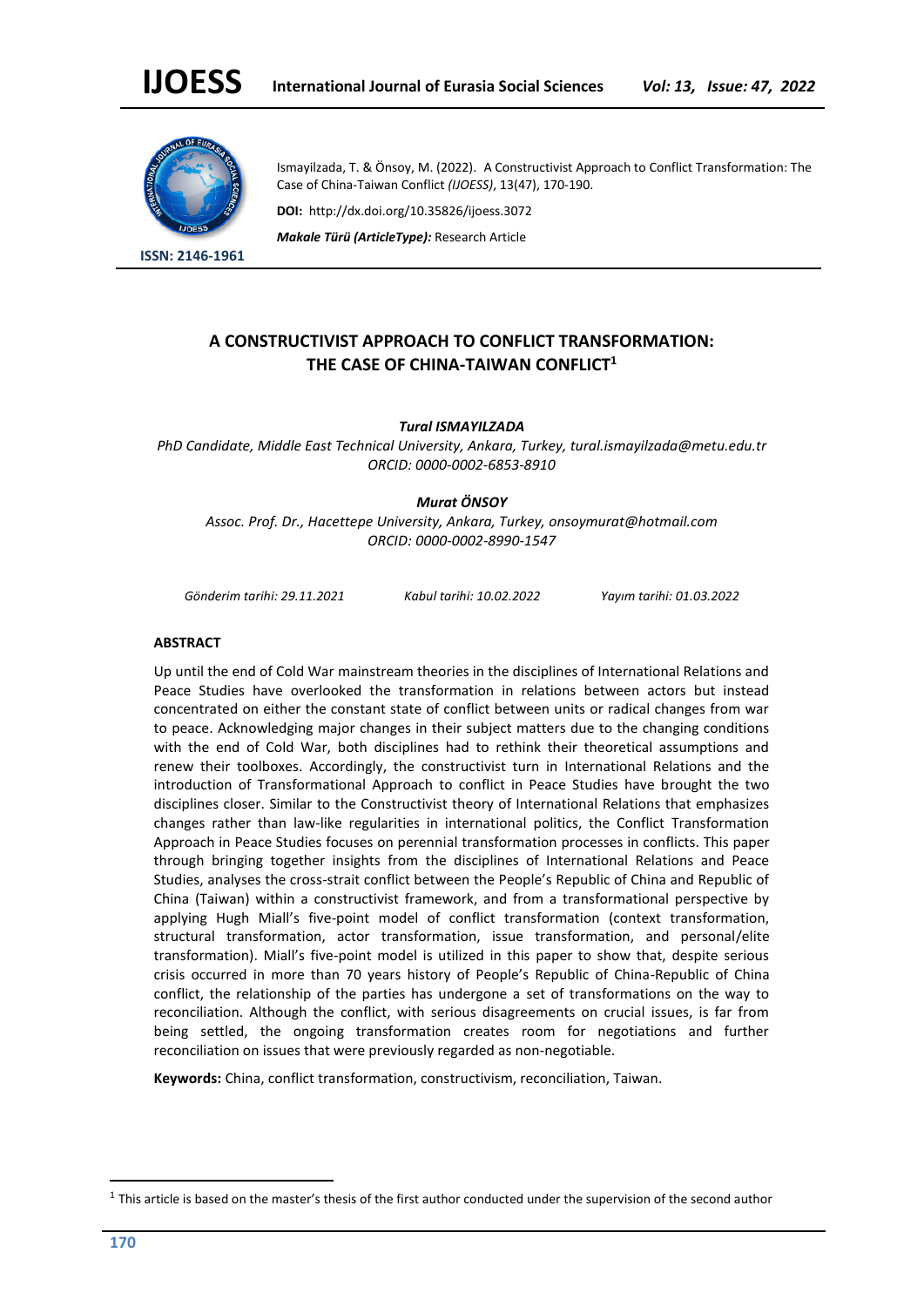#### **INTRODUCTION**

The ancient Greek philosopher Heraclitus is known for his belief in "universal flux, the continuous change and transformation of all things" (Kahn 2001: 147). He believed that nothing in the universe is constant or unchangeable except change itself. However, mainstream theories in both Peace Studies (PS) and International Relations (IR) have overlooked transformations in relations between actors and concentrated on either the constant condition of conflict between units or radical changes from war to peace. The classical realist assumption that human nature drives individuals towards a war of all against all and the structural realist contention that relations between states are inevitably conflictual in the anarchical system have dominated IR throughout the Cold War. Meanwhile, PS scholars have tried to devise mechanisms to achieve the absence of war without scrutinizing its long-lasting root causes and processes.

Acknowledging major changes in their subject matters near the end of the second millennium, both PS and IR had to rethink their theoretical assumptions and renew their toolboxes. This was a reflection on these two disciplines of a broad paradigm shift in social sciences towards constructivism. A constructivist theory of international politics turned attention away from constants like the state of anarchy and perpetual peace to changeable elements like power, identities, and interests. In PS, meanwhile, some acknowledged that existing approaches were unable to eradicate the underlying causes of conflict and prevent its recurrence. Along with this critique, the transformational approach proposed a more comprehensive treatment of conflicts. Rather than seeing conflict and peace as two sides of a coin with a result-oriented policy, subscribers of this approach viewed them as two extremes of a continuum. Therefore, they argued, a durable peace required transformation of various elements of a conflict, inclusion of all relevant actors, and a process-focused solution.

Informed by the developments discussed above in the two seemingly distinct academic disciplines, we argue that a constructivist approach to conflict can create a middle ground. In other words, transformation processes in relations between parties to a conflict can be better understood and explained within a constructivist framework. To demonstrate this, this paper discusses the transformation of the conflict between Peoples Republic of China (PRC) and the Republic of China (ROC) using a Constructivist approach.

The rationale that has paved the way for this work is the nature of the mainstream approaches in the literature on Taiwan conflict. A greater majority of research that has been conducted so far attempted to find an answer to geopolitical questions of security and prevention of further escalation of the tensions into an armed conflict. Rather than surveying transformations from conflict to reconciliation and their peaceful resolution, most of the works have been on either what is required to deter the parties from resorting to force (Tsang: 2004; Christensen: 2010; Karim: 2010), the factors that drive the parties toward another crisis (Copper: 1997; Wunderlich: 2003; Ross: 2006; Fravel: 2007; Kastner: 2015; Crookes: 2016), or U.S. role in the shaping of the future of the cross-strait relations (Lee: 2011; Friedman: 2013; Chen et al.: 2017; You & Hao: 2018; Xiying: 2021). In this paper, however, it is argued that there is another side to the conflict, which can be revealed by looking into the transformations that have occurred since its outbreak.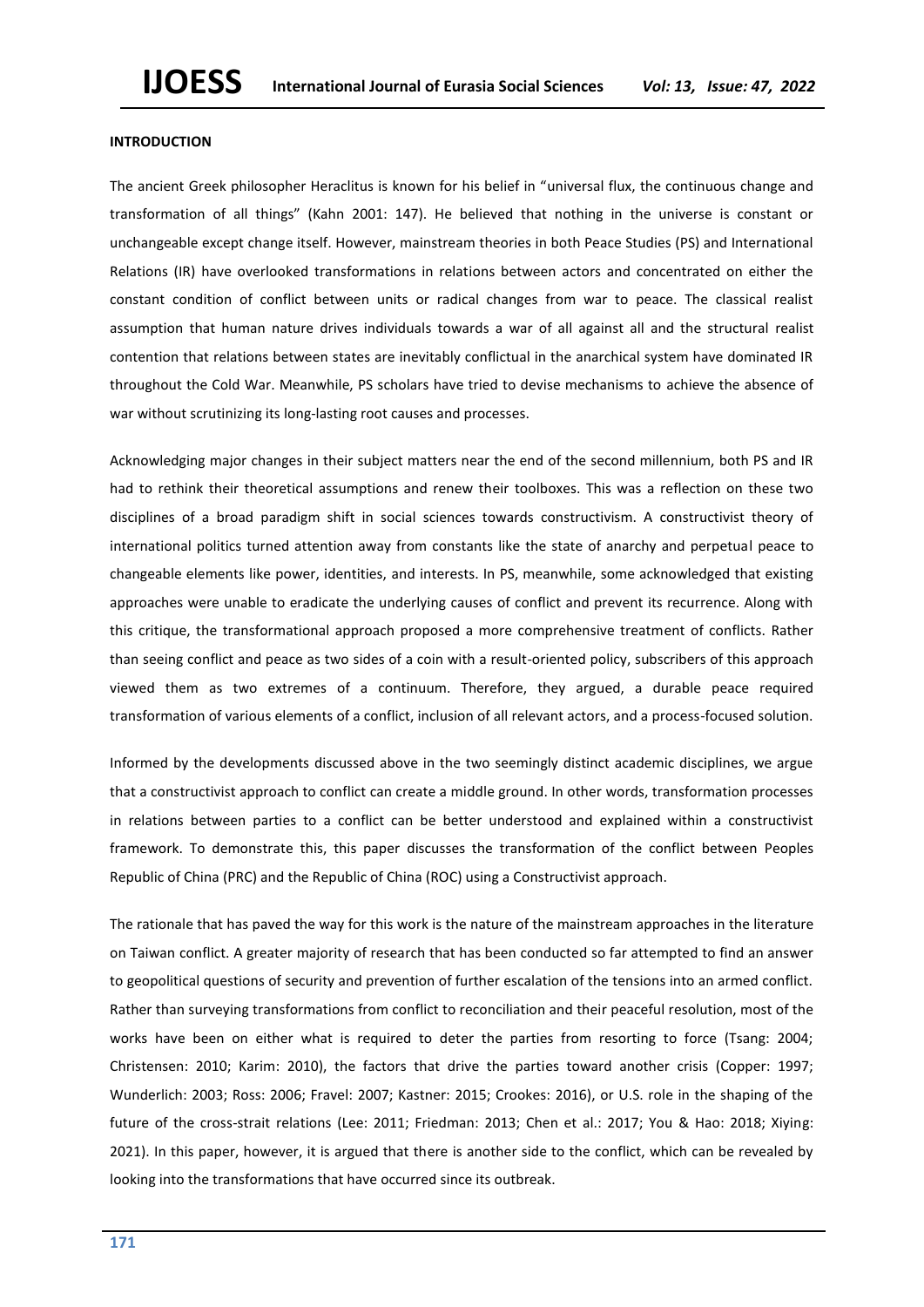The paper proceeds in four sections. In the first two sections, we develop a theoretical framework by surveying constructivist theory in IR and the transformational approach to conflicts in PS. In the third part, we introduce Hugh Miall's Model of Conflict Transformation while the last section applies this model to the Cross-Strait conflict between the PRC and the ROC through a Constructivist inquiry.

#### **METHOD**

This study employs a qualitative research design, developing a theoretical framework by combining Constructivist theory in IR and Transformational Approach to conflicts in Peace Studies and adopting Hugh Miall's model of conflict transformation to the Cross-Strait conflict between the PRC and the ROC.

#### **International Relations Theory, Conflict and Peace**

The emergence of IR as a discipline in the Inter-war period was accompanied by an attempt to solve one of humankind's most pressing problems. That is, the founders of the discipline held "the same moral purpose, which was to discover the causes of World War I so that future generations might be spared a similar catastrophe" (Burchill and Linklater 2013: 7). Despite this utopian beginning, IR's further development in terms of conflicts and peace followed a different direction. The realist tradition which underscored the constancy of the security dilemma, under the recurrent conflicts between self-interested states began to dominate IR, weakening idealist approaches arguing for the progressive nature of humans and society, and thus the possibility of cooperation and peace.

It is no surprise that, until the 1990s, research concentrated on peace drifted away from IR. Generally, mainstream theoretical traditions in IR have not proposed a comprehensive toolbox for creating peace. As Richmond (2008: 3) puts it, "realism offers an elite and negative peace based on inherency; liberalism offers a one-size-fits all progressive framework of mainly elite governance with little recognition of difference".

PS has emerged as an academic discipline in its own right as a result of the disenchantment with IR's potential for creating peace. Moreover, during the Cold War, it was mostly conducted by people having a background in pacifism or peace activism who were non-specialists in the field of international relations. On the other hand, the term peace itself was highly suspect and controversial in the US and the liberal-idealist outlook of PS to conflicts was marginalized under the Cold War security environment. All these reasons prevented PS from elevating to the level of a mainstream school of thought (Kelman 1981: 96).

It was the constructivist shift experienced in the 1980s that brought the two disciplines closer by providing new perspectives and insight on the way these social sciences are practiced. The contributions of the constructivists to the nature of interstate relations in the late 1980's and the early 1990's such as "the world is of our making" (Onuf 1989) and "anarchy is what states make of it" (Wendt 1992) became very popular and caused heated debate among IR scholars. Constructivists focused on the inter-subjective character of the international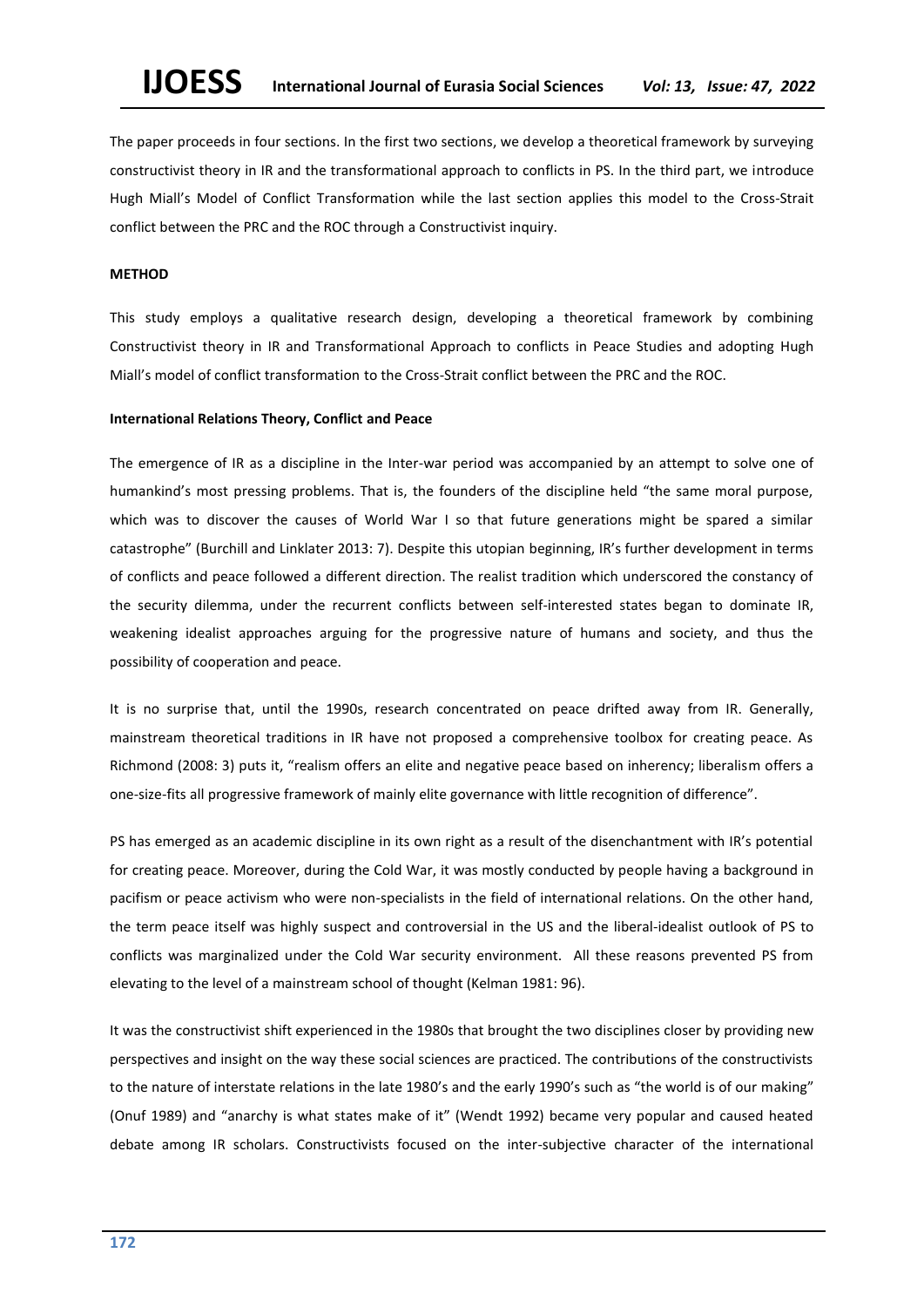relations by suggesting that international system is a social construction in which structure and agency are in a mutual interaction (Fierke 2013).

Similarly, the traditional conflict management and resolution mechanisms used by PS have become increasingly problematic with the end of the Cold War. The changing nature of the global context, interstate relations, and particularly the structure of conflicts required a new approach that embraced experimental methods and introduced a new vision and tools. In this regard, to combat the new threat environment, PS from a constructivist stance moved towards employing transformational approaches to conflicts.

#### **Changing Approaches to Conflict After the Cold War**

The main impetus for changing approaches to inter-state and intra-state conflicts and the emergence of a transformational approach was the changing conditions with the end of the Cold War (Ryan 2007: 9). The emergence of new conflicts, recurrence of previously settled ones, and, most importantly, genocides in Rwanda and Bosnia brought new approaches to the fore which contrasted with the previous ones. Meanwhile there was a shift in how international organizations in general and UN in particular approached conflicts. Ryan (2007) points out that two UN documents, namely An Agenda for Peace (Boutros-Ghali 1992) and Supplement to an Agenda for Peace (UNSG A/50/60: S/1995/1), played a significant role in the move away from conventional approaches to a new generation of peace-building work. Following failed UN peace-keeping missions in the early 1990s, local efforts and NGO work gained more recognition. Along with the transformation of UN peace missions, practitioners in the field and peace researchers began questioning conventional approaches, such as conflict management and resolution, criticizing them for being insufficient to describe how conflict is addressed and peace is envisioned. Consequently, all these developments emphasize the need for a transformational approach and proposed the conflict transformation approach to build a stronger platform in addressing the conflicts.

# *Conflict Transformation as a New Paradigm in Peace Studies*

The transformational tradition was initiated by J. P. Lederach, who gained the necessary experience during his peace building activities in supposedly intractable conflict zones like Somalia, Nicaragua, and Northern Ireland (BBC 2003). Drawing on his years of experience in the field, Lederach defined conflict transformation as follows:

Conflict transformation is to envision and respond to the ebb and flow of social conflict as lifegiving opportunities for creating constructive change processes that reduce violence, increase justice in direct interaction and social structures, and respond to real-life problems in human relationships (BBC 2003).

The transformational approach to conflicts incorporates various necessary components and actions that were previously neglected and undermined by traditional conflict resolution methods. As an umbrella term, it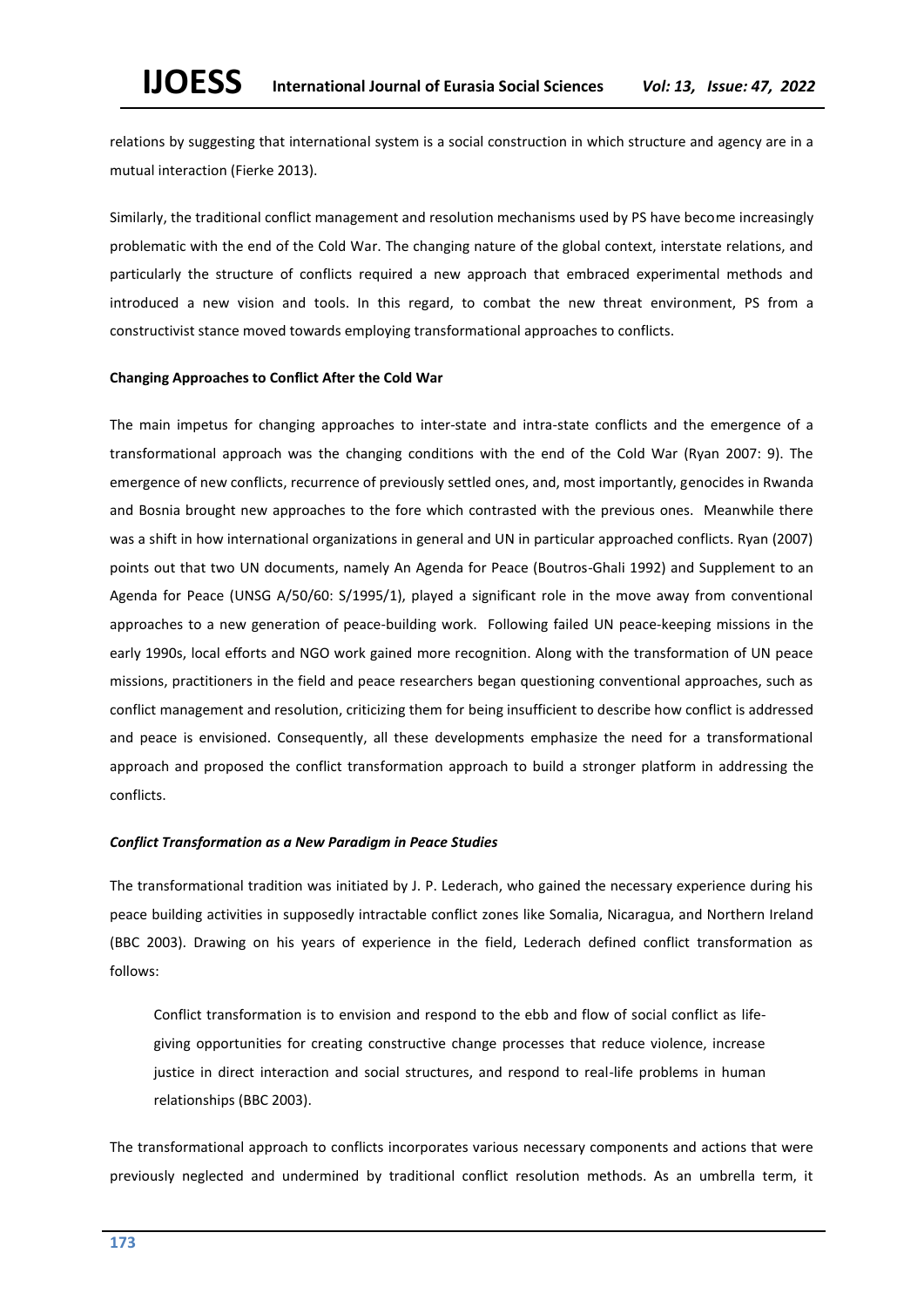brought a new multidimensional vision in which peace building work should involve all actors and levels of leadership in society, set immediate, mid-term, and long-term goals and envision a shift from a conflicthabituated system to a peace system.

Despite some similarities with the previous perspectives in terms of conceptual understanding, purposes, and tools used in conflict transformation, this new approach is a unique departure in theory and practice from conflict resolution.

From a theoretical perspective, conflict transformation is a product of the constructivist approach to peace building which is different from both idealism and realism and cannot be understood within these paradigms. It rejects idealists' demonized view of conflict. Instead, conflicts are embraced as a natural occurrence in social relations. On the other hand, the state-centric and pessimistic view of realists are rejected as insufficient and erroneous. As an alternative, the transformational approach includes individuals, groups, and nongovernmental organizations (NGO) along with their perceptions, values, and cultures, and takes a neutral view of conflict with the possibility of change.

From the practical standpoint conflict transformation is a departure from conflict resolution because of its realization as a drive for positive change in societies. The Peace practitioners were advised to "envision and respond" to conflict by transforming the destructive energy of the conflict into constructive change rather than avoiding it. They were advised to avoid trying to achieve peace quickly, and to focus on less radical improvements. Efforts of the practitioners for Peace building on the other hand should not be limited only in post-conflict settings but expended throughout all the phases of conflict.

#### **Hugh Miall's Taxonomy**

This paper employs the taxonomy devised by the renowned Professor of International Relations Hugh Miall (2004), who lays out a conflict transformation approach in his book chapter Conflict Transformation: A Multi-Dimensional Task. Miall (2004) proposes a framework of five types of conflict transformation: (1) context transformation, (2) structural transformation, (3) actor transformation, (4) issue transformation, and (5) personal/elite transformation suggesting that "positive peace" (Galtung 1996: 3) can be achieved through these transformations in conflicts.

The first transformation in Miall's taxonomy refers to changes in the context in which the conflict is taking place, which may drastically alter the conflicting parties' perceptions of the conflict situation and their motives. Global developments can influence the onset, continuation, or end of the conflict. These major global shifts include the end of the Cold War and the rise of extremism or far-right movements. Technological developments can provide one kind of context transformation that may lead to more transparency and communication opportunities.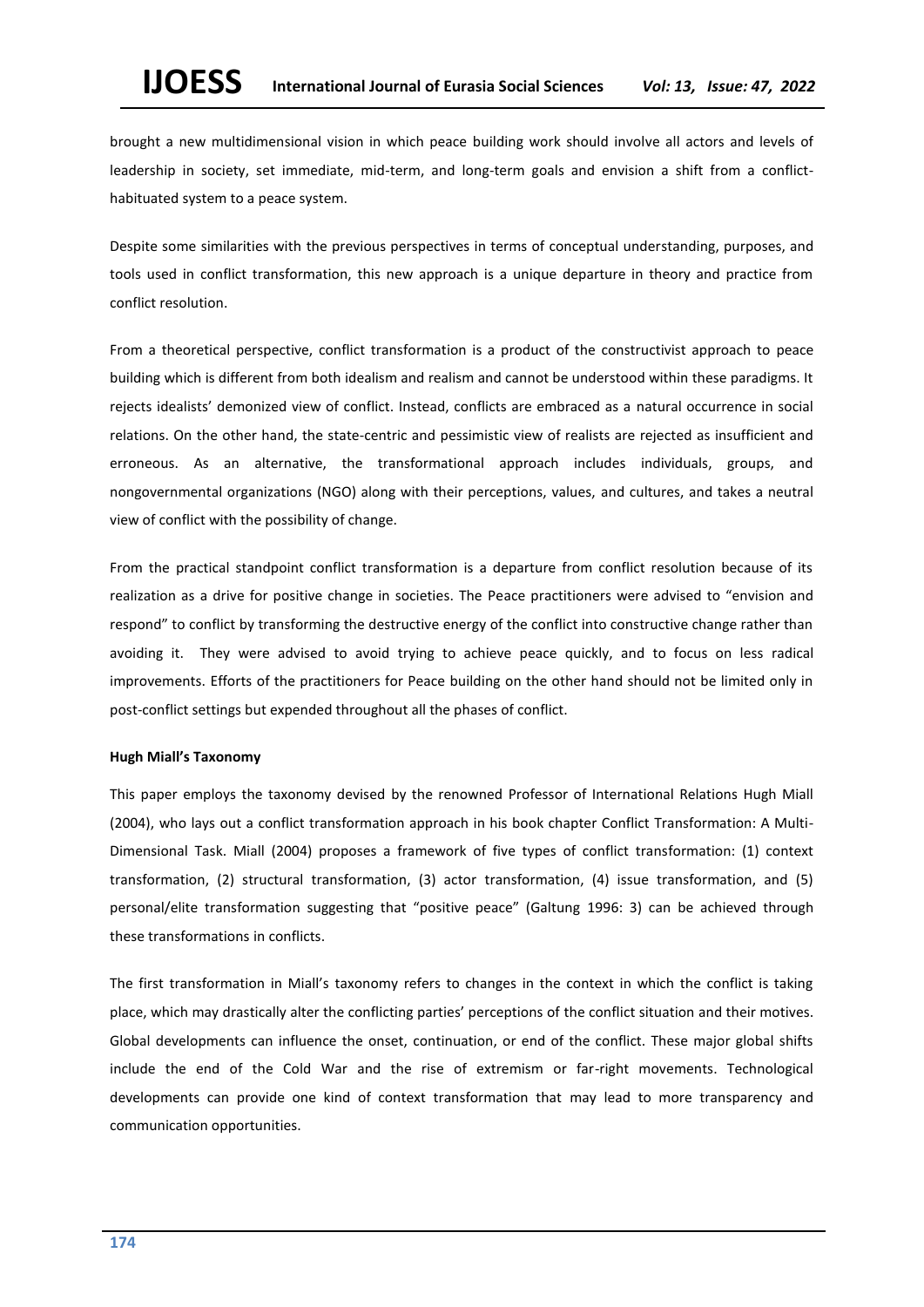The second transformation in Miall's taxonomy is Structural transformation which refers to changes in the structure of the conflict, such as the set of actors and their economic, social, and political relations. Structural transformation affects the relationship between the antagonists. In particular, this structure must be transformed if it involves structural violence, injustice, discrimination, inequality, or other human rights violations.

The third transformation in Miall's taxonomy is the transformation of actors which implies a change in the approach of actors to the conflict, such as changes in attitudes and behaviours. This often happens because of external or internal pressures or constraints. Actor transformation is also observed in power politics when the use of hard power becomes either too costly or the actors are convinced that soft power will be more viable.

The fourth transformation in Miall's taxanomy is the transformation of issues. It refers to changes in the positions of actors on key issues, which usually occur as a result of compromises reached in negotiations. According to Miall, issue transformations "concern the reformulations of positions that parties take on key issues at the heart of the conflict as well as the way in which parties redefine or reframe those positions in order to reach compromises or resolutions" (2004: 10). These transformations also rely on transformations in other dimensions from context to individual. Therefore, the socio-political trends discussed above should be considered as a part of issue transformations.

Actor and issue transformations are interconnected, and thus should be analysed with reference to each other. Actor transformations encompass changes in the parties' attitudes, behaviours, and power politics, as Miall (2004) notes:

Actor transformations include decisions on the part of actors to change their goals or alter their general approach to conflict. This would include decisions to seek peace or to initiate a peace process. They also include changes in leadership, often crucial to the securing of transformation in conflicts. Also included are changes in the situation of the public constituencies and supporters of the respective political leaders (10).

The fifth and last of transformations in Miall's taxanomy is the transformation of individuals which refers to "personal changes of heart or mind within individual leaders or small groups with decision-making power at critical moments" (2004: 10). Although Miall's taxonomy fails to include changes in ordinary people, we believe that this can be vital. Considering the role that individuals play in societal changes, both individually and collectively, it is crucial to look into transformations in the larger public, not just elites. These transformations, which encompass changes at both grassroots and leadership levels, occur more in people with direct experience of the other side or with sufficient intellectual capability to see the big picture.

Miall claims that the theoretical frameworks established by the prominent representative of the transformation approach, J. P. Lederach, is too general in some cases and too parochial in others. Moreover, their approaches pose a challenge for connecting theory and practice as they are over-focused on the local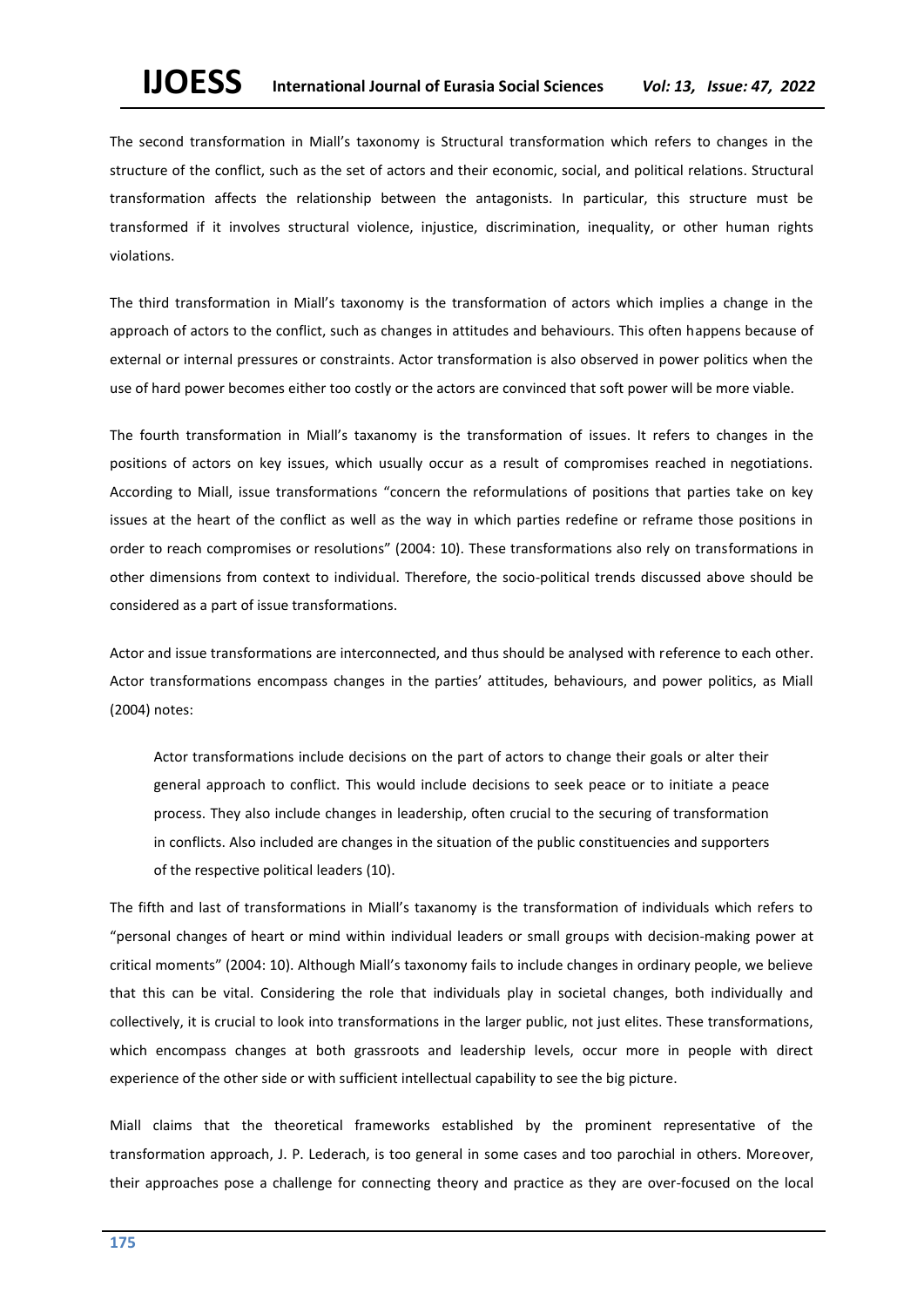while overlooking the role of systemic and structural factors. This is not to downplay their path-breaking role as the foundation of the transformation approach. Rather, Miall's model is more practical as it encompasses different levels and areas of transformation. In the conflict considered here, his systematic approach allows us to operationalize and apply various transformations observed between China and Taiwan as well as external transformations that have affected the conflict.

#### **FINDINGS**

#### **Analysis of the People's Republic of China-Republic of China Conflict Based on Miall's Five Transformations**

#### *Transformation of Context*

The ongoing global and regional political and economic shifts have significantly affected the course of the cross-strait conflict between PRC and ROC. Various factors have caused these major shifts to occur. Regarding the global political context, on October 25, 1971, the PRC was admitted to the UN as the sole representative of China and gained veto power as a permanent member of the UN Security Council (UNGA 2758: XXVI).

PRC's admission resulted from long-lasting political transitions and rising support for the PRC. During the 1950s and 1960s, it had been recognized by newly independent developing nations and several developed states, such as the UK and France. Moreover, domestic pressure on U.S. foreign policy, particularly in its fight against communism, had made it imperative to find an ally from the communist bloc. Consequently, once the U.S. administration acknowledged the necessity of building relations with China, President Nixon sent his security advisor, Henry Kissinger, to mainland China in 1971 on a secret assignment (US-China Institute 2011). Kissinger's China visit and meetings with the Chinese Communist Party (CCP) leadership paved the way for Nixon's visit in 1972 and initiated détente with the PRC, which ended in the recognition of the PRC as the official government of China and ended official diplomatic ties with the Republic of China (ROC) government in 1979.

Tenembaum evaluates this shift in international relations as a transformation of the world order from bi-polar to tri-polar as the PRC became an important player. Whereas obtaining a chair in the UN and its Security Council was arguably a by-product of the rise of the PRC, it also improved China's image further as it was a remarkable diplomatic victory for the PRC administration (Tenembaum 2011). Now that ROC was not a legitimate member of the UN, the U.S. had to take appropriate measures to protect the island against an invasion initiated by the mainland (American Institute in Taiwan 1979).

Another vital context transformation that significantly impacted the Taiwan conflict was the dissolution of the Soviet Union and the end of the Cold War. The fall of the Soviet Union had left the U.S. as the single hegemonic power without any equal rival. Robinson argues that the end of Cold War threatened Taiwan's existence – at least, those in Taipei had such insecurities – because the U.S. might have now compromised on the Taiwan issue in order to advance its rapprochement with the mainland. Moreover, Taiwan had already been abandoned by its historical allies, namely Saudi Arabia and South Korea. However, it should also not be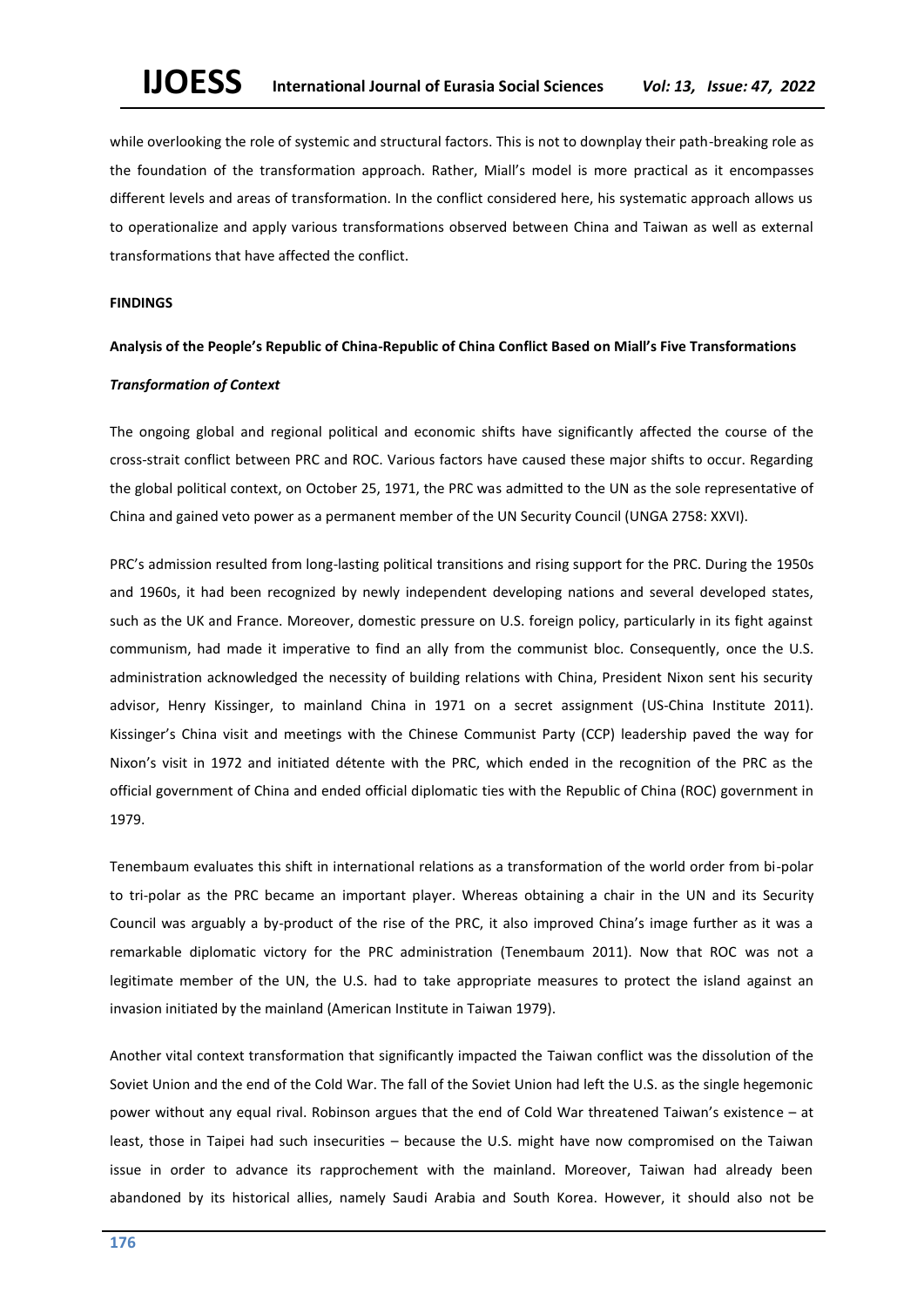forgotten that the PRC was becoming a new global competitor. According to Robinson (1996: 1342-1343), besides U.S. interest in preventing the PRC from becoming another Soviet Union, Taiwan affected U.S. policymaking in several ways. Along with Taiwan's economic and military importance, the Taiwanese administration enjoyed diplomatic and cultural influence on the U.S. public and political elites, which had been established for decades. This enabled Taiwan to retain U.S. support with the help of its supporters within the country.

The economic dimension in the context transformation came to the fore with the global economic crisis, or Global Recession, which started in the U.S. before quickly spreading worldwide in 2008. While other leading economic powers were seriously damaged, the PRC managed to even slightly raise annual GDP growth rates. Moreover, in contrast to other developed countries, where foreign direct investment (FDI) fell significantly, China attracted enough investment to sustain its pace of development. Despite a substantial decline in Chinese exports, it began recovering no later than 2010 while its rivals were still staggering (Li et al. 2012: 1-6).

In this context, as Larus and Wu (2010: 10) suggest, Asia became the centre of the global economy as "the global financial crisis not only shook the global development structure but also shifted the global economic balance of power". In addition, China's multilateralism and good neighbourhood policy played an important role as the PRC helped its neighbours to resist the crisis through free trade agreements and regional organizations (Huang and Soong 2016). The PRC's rising economic power and tight engagement with neighbours to tackle the crisis boosted its soft power in Taiwan, as well.

Because the global financial crisis hit Taiwan's economy as demand for Taiwanese exports declined in the U.S. and China, especially for high-tech goods which bring enormous revenues, the ROC leadership had to turn to the mainland to restore the economy (Chow 2009: 5-12). Another factor pushing the island towards the mainland was the change of government in 2008, from the pro-independence Democratic Progressive Party (DPP) to the pro-reconciliation Kuomintang (KMT), following presidential elections.

Consequently, in 2008, the PRC and the ROC started to negotiate a free trade agreement that would help Taiwan's economy halt the pernicious effects of the crisis by increasing cross-strait exchange. According to Larus and Wu (2010), the signing of the Economic Cooperation Framework Agreement (ECFA) in 2010 was the crucial step towards the transformation of the conflict since the end of the Chinese Civil War. With the ECFA, Taiwan expected to increase exports to the mainland without trade barriers, such as tariffs and quotas, while attracting direct investment. Moreover, President Ma Ying-jeou of the KMT sought reconciliation with the PRC through economic cooperation despite opposition from DPP parliamentarians. For the PRC leadership, the agreement had more political than economic benefits as the ECFA was calculated to increase Taiwan's dependence on the mainland, thereby strengthening the PRC's leverage over the ROC (BBC 2010).

The change in the U.S. administration can be analysed as another context transformation. Up until now, U.S. administrations have maintained policies on the Taiwan issue that, according to Richard Bush (2016: 267),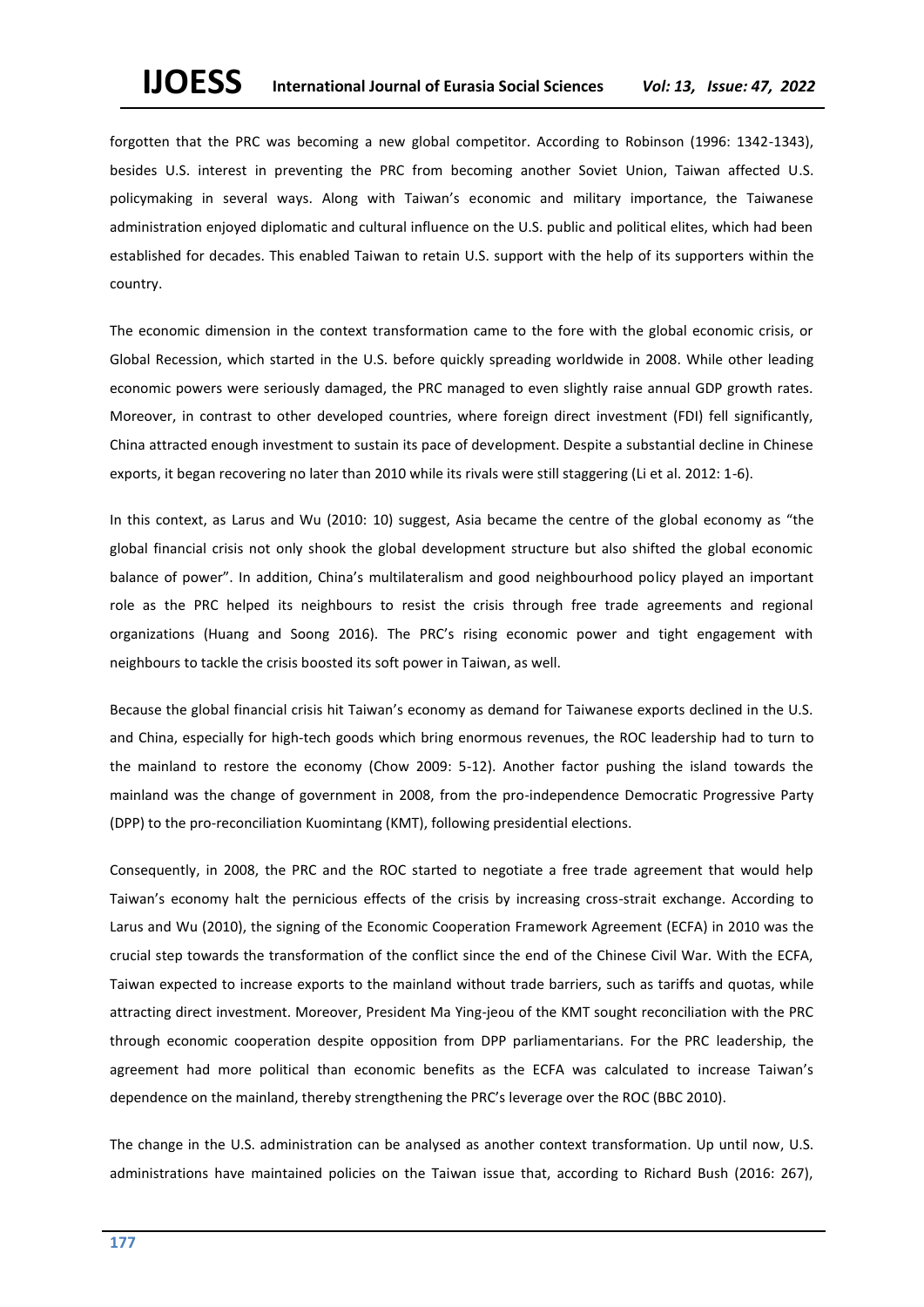"please neither Beijing nor Taipei and leave each anxious about American intentions. Many observers believe, with some justification, that this American ambiguity is part of a strategic design to deter either side from misbehaving". The strategic ambiguity of the U.S. One-China policy allows it to deepen relations with Taiwan enough to deter China. The policy did not change during Trump's presidential term either. Chen (2019) argues that Trump's policymaking had two noticeable trends. First, Trump followed a similar route to previous U.S. presidents by reassuring the PRC that America's One-China policy remained, with a denial of Taiwan's formal independence despite his more supportive and radical statements. Second, Trump's general political style created tremendous uncertainty among both the PRC and ROC policymakers.

The subsequent election of Joe Biden triggered concerns that the U.S. would begin to follow a more friendly policy toward China at the expense of Taiwan's survival (Louise 2021). However, Gregson, Hsiao and Young (2021) argue that, although Biden might seem entirely different from Trump, his administration is not expected to stray from the U.S.'s traditional Taiwan policy. In addition, as one of the makers of the Taiwan Relations Act, Biden might issue military measures to protect Taiwan in case of a Chinese attack (Ward, 2021). These analyses create more uncertainty than predictive power as to how China-Taiwan relations is influenced by administrational change in the U.S. That being said, it should be acknowledged that U.S. foreign policy towards China and Taiwan has been decisive at certain points throughout the course of the conflict, and thus has a transformational impact as U.S. involvement guarantees the survival of Taiwan as a de facto entity, inhibits a direct military action from the mainland, and creates room for dialogue.

Another recent development with implications for relations between China and Taiwan has been the Covid-19 pandemic. While Taipei has officially accused China of preventing Taiwan from accessing necessary assistance from the World Health Organization, China has offered support in the fight against the spread of the virus by providing vaccines (Reuters 2021). Although this offer has not been accepted, it is a positive development for the transformation of the conflict as it shows that both sides can take a constructive position on certain issues.

#### *Transformation of Structure*

The structure of cross-strait relations has seen substantive transformations since the mid-1980s. In 1987, recognizing the public interest to visit the mainland and private interest to do business in the world's biggest market, the ROC government lifted the ban on visits to the mainland to allow Taiwan's ethnic Chinese citizens to visit mainland relatives. Although only family visits via a third country were allowed, this decision kickstarted a cross-strait exchange of ordinary people that later paved the way for the Mini Three Links policy in 2001. With this policy, the two sides agreed to allow some connections between Kinmen of Taiwan and Xiamen of China (Chen 2010: 421).

The interaction between China and Taiwan had long been a controversial issue politically for both sides. In 1991, to regulate cross-strait relations and build semi-official contact, the ROC government established the Straits Exchange Foundation (SEF). This aimed to "entrust a private intermediary body to exercise public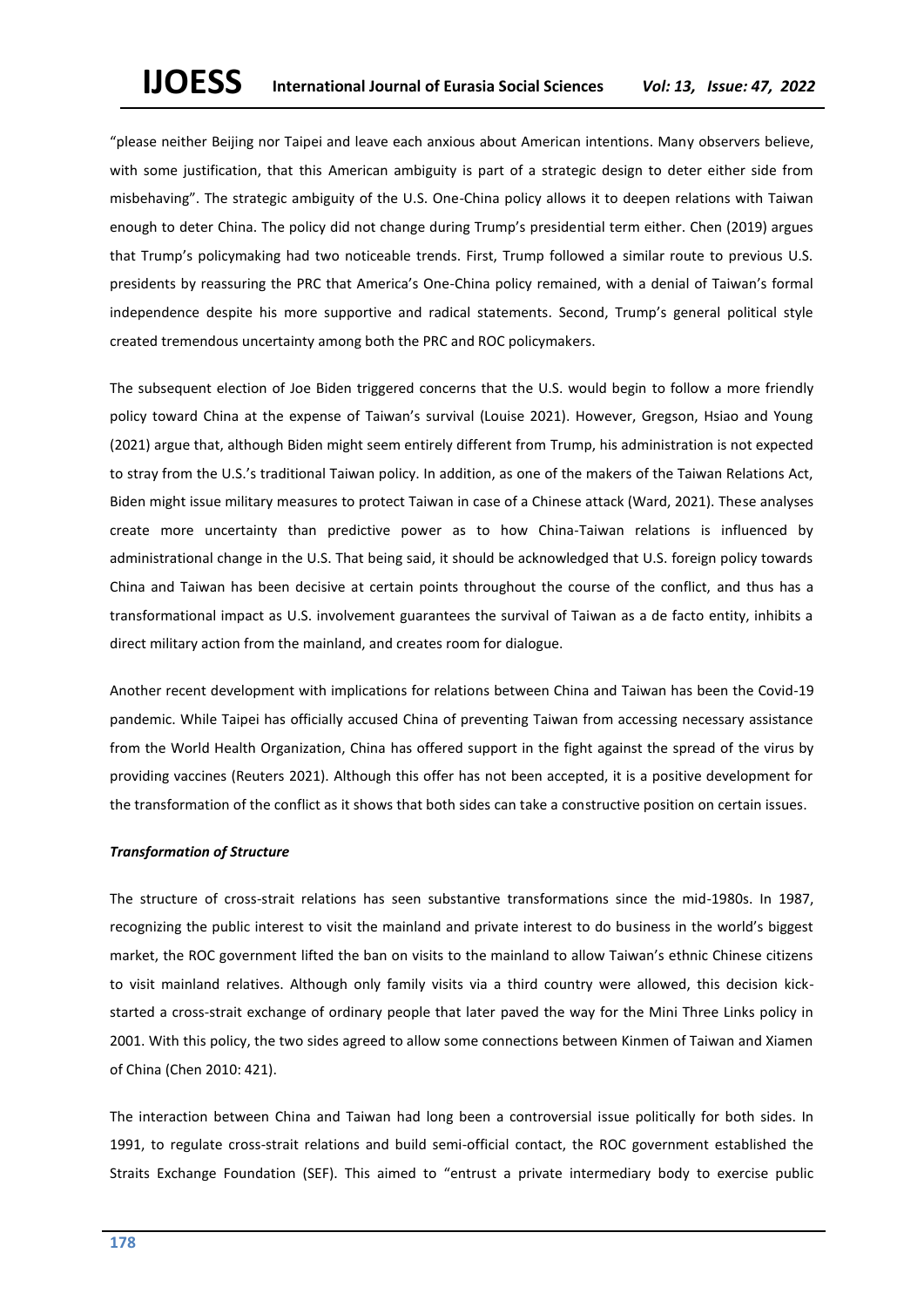authority to address issues arising from cross-strait exchanges" (Straight Exchange Foundation). At the time, a nongovernmental body was of utmost importance as the Chinese administration refused to hold official, government-level talks with the ROC. In December 1991, in response to this development, the PRC administration set up the Association for Relations Across the Taiwan Straits (ARATS) to institutionalize exchanges across the strait. These bodies aimed to enhance cross-strait exchange and intergovernmental dialogue. After some eight years of dialogue, however, relations worsened and semi-official negotiations broke off in 1999 after Taiwanese president, Lee Teng-hui, attempted to propose a "two-state theory" (Matsuda 2015: 5).

The PRC nevertheless maintained its dialogue with the KMT leadership and other opposition parties in Taiwan. In 2005, the two sides established the KMT-CCP Platform. Despite the ruling DPP's pro-independence stance, the Chinese government was eager to continue secret talks to advance cross-strait exchange. This platform was thought to serve both sides' interests with its four chief mechanisms: talks between CCP and KMT leaders to accelerate reconciliation; a trade and economic forum to increase trade and enhance economic ties; engagement of the parties' regional branches to inform and involve civil society in the process; and a mechanism to ensure fair competition by protecting Taiwan's trade interests (Huang 2015: 108-109). Consequently, visits from the island and transport of goods between the two sides began through charter flights (Beckershoff 2014). The PRC's constructive position toward this exchange improved its image among Taiwanese people. As a result, Matsuda suggests, they regarded the KMT rule more favourably than the DPP's radical position in terms of the island's economy (Matsuda 2015).

Between 2008 and 2016, the structure of relations saw its most remarkable transformation as the KMT's Ma Ying-jeou won the presidential elections and the KMT took power after eight years of DPP administration. Beckershoff (2014) argues that this change in ruling party was partly caused by the activities of the KMT-CCP Platform. This institution was arguably established not to reflect the interests of civil society in both parties but rather to shape their desires in favour of reconciliation and minimize desire for Taiwan's independence. President Ma, who is a strong proponent of reconciliation with the mainland, took important steps towards rapprochement. This further developed as the two sides agreed to start regular flights between the mainland and the island in July 2008 (The New York Times 2008).

#### *Transformation of Actors*

Friedman (2007) presents a detailed comparative analysis of the PRC position on Taiwan under Mao Zedong, Den Xiaoping, and subsequent leaders. Based on popular discourses and CCP leaders' opinions, he suggests that Mao Zedong never actually wanted to annex Taiwan or use force against the U.S. military but to "keep a civil war alive" (122). Instead, Mao sought to manipulate Chinese public opinion and achieve mobilization for the Great Leap Forward. To strengthen nationalist sentiments among the Chinese people, Mao could create and make people internalize a demonized image of Chiang Kai-shek and the U.S., his supporter. This propaganda also helped Mao to present China as "the leader of the world camp of revolution" (122-123).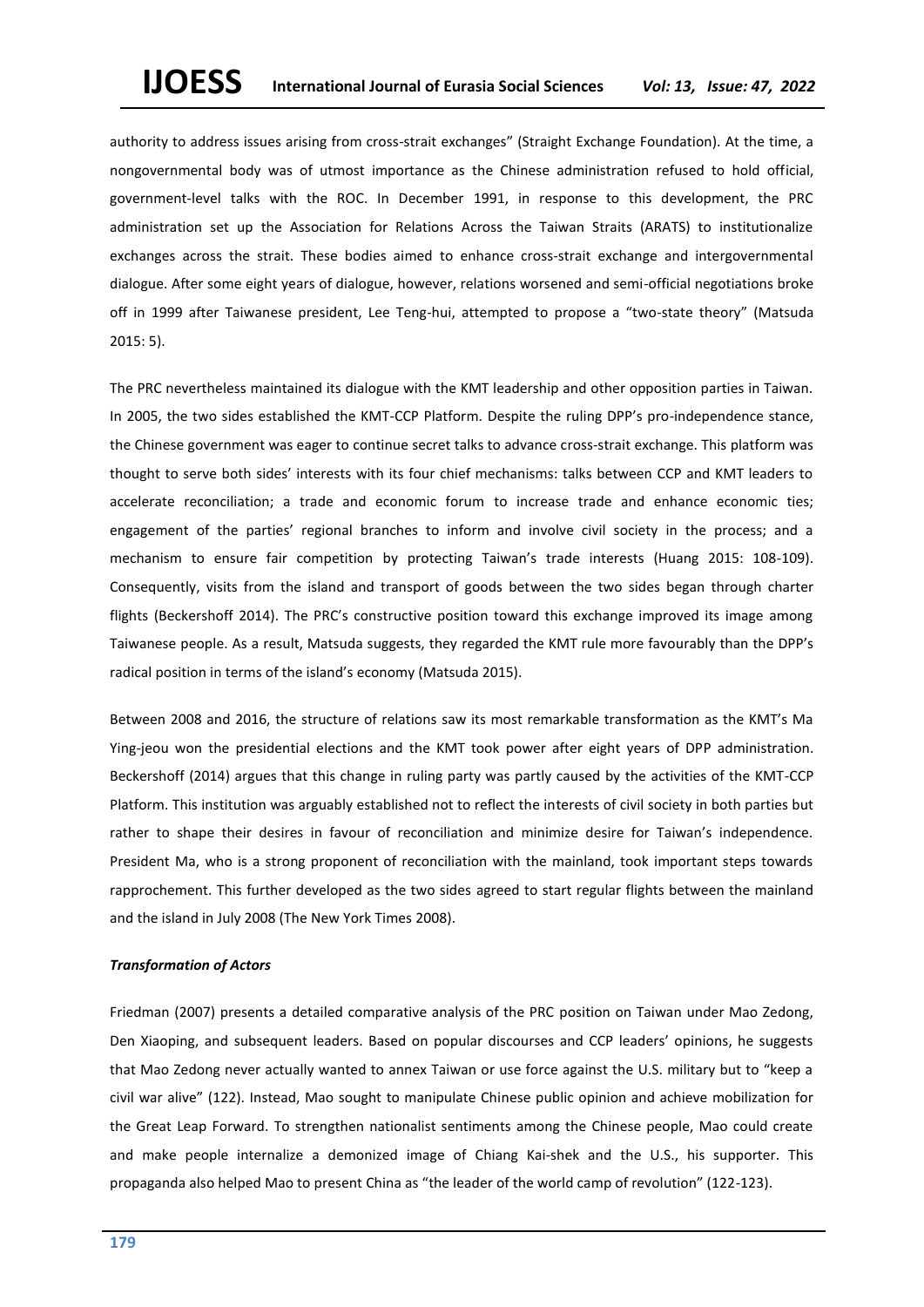During Deng's administration, the PRC's position was "very different from Mao's policy of maintaining an atmosphere of military conflict" (Friedman 2007: 124) as he followed a considerably softer policy toward Taiwan. As the main priority of Deng's foreign policy was to convince others about China's peaceful rise, relations with Taiwan were based on subtle mutual consent to enhance economic ties. Along with the change of leadership in the CCP, China experienced serious turmoil in 1989 as Chinese people strived for democracy and freedom in Tiananmen. While Western democracies questioned their relations with the PRC, the Taiwanese government sought to benefit from its economic partnership with the mainland. Friedman (2007) argues that Deng's administration was also eager to let Taiwanese firms and investment enter China to support economic reform. The normalization of relations may have stemmed from changing perceptions of the mainland in Taiwan and vice versa.

However, changing international issues, particularly the fall of the Soviet Union and the end of the Cold War, and domestic contexts, particularly the Uyghur and Tibet issues, made the PRC administration take more serious measures about Taiwan. During Jiang Zemin's leadership in China (1989–2003), cross-strait relations saw their most troublesome phase since the Chinese Civil War. Chen and Wu suggest that Chinese leaders experience two periods during their rule: transition and consolidation. For Jiang, the transition lasted from 1989 to 1996, when he remained under the influence of Deng and the CCP, whereas consolidation began after Deng died in 1997. For Hu Jintao (2003–2012), these two periods were 2002-2005 and 2006-2012, respectively. According to Chen and Wu (2017), the two periods affect relations with Taiwan as follows:

As reflective of the general secretary's power position, the CCP's Taiwan policy tends to limitedly reciprocate Taipei's positive signals or aggressively retaliate Taipei's negative signals when the general secretary is in power transition; and the CCP's Taiwan policy tends to actively reciprocate Taipei's positive signals or limitedly retaliate Taipei's negative signals when the general secretary is in power consolidation. The difference between the two modes of responses is a reflection of the weaknesses/ strengths of the general secretary's power position (137).

Chen and Wu's arguments suggest that the more PRC leaders are free in decision making, the more they are inclined to interact with Taiwan, thereby tending to show more interest in peaceful transformation of the conflict. China's perceived image, on the other hand, has even greater implications for Taiwan's mainland policies and actor transformation on the island.

Having emerged as a modern democracy and held direct presidential elections since the late 1990s, Taiwan has seen actor transformations through changes in the ruling party. To construe these transformations, one needs to look at the reasons behind the socio-political trends that lead people to vote for KMT or DPP candidates. Among other external and domestic factors, Taiwanese people's opinions about the PRC, its influence on the island, and Taiwan's relations with the mainland are a significant component that dethroned the KMT at the beginning of the third millennium and have caused the alternating replacement of the KMT and the DPP every eight years.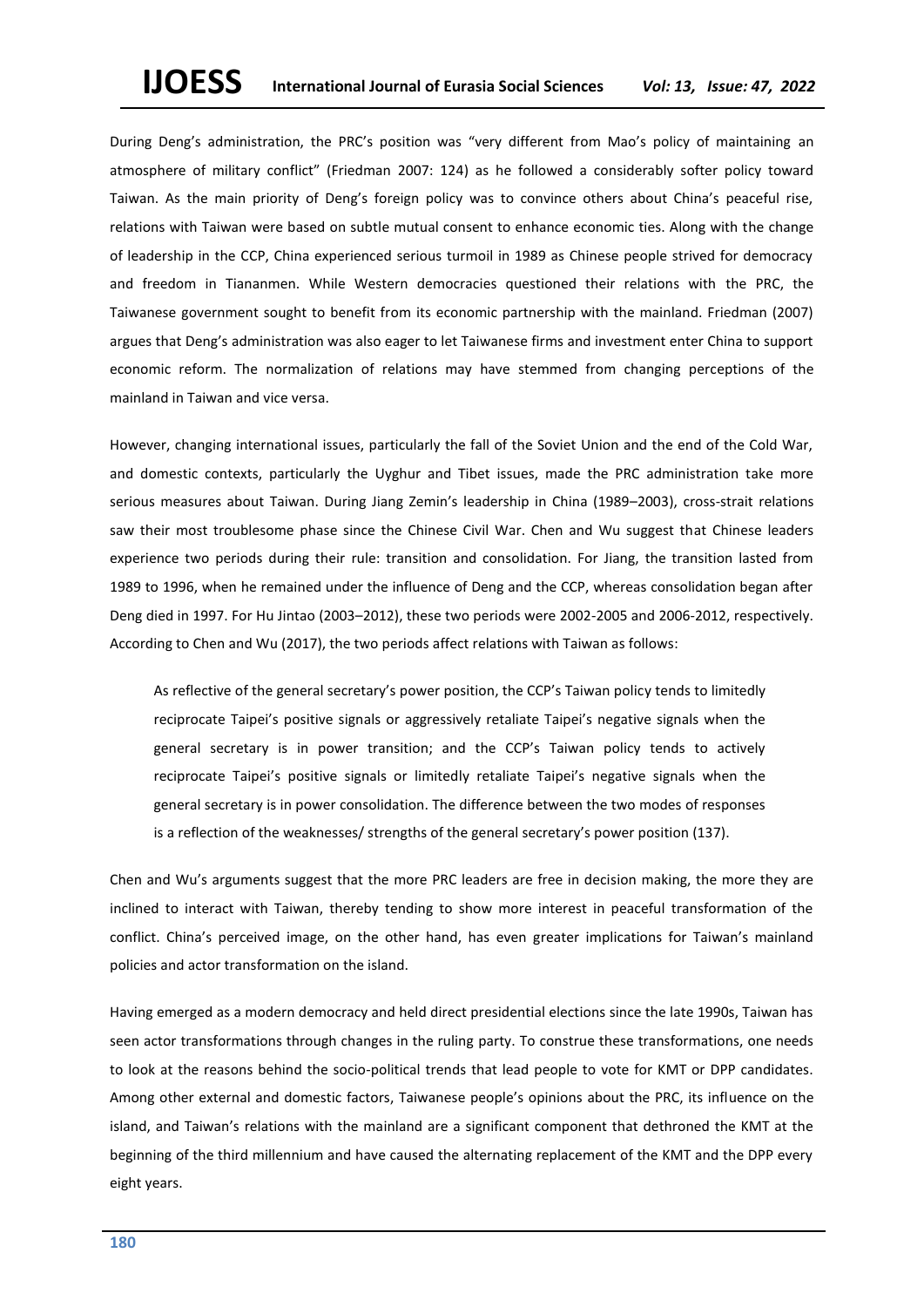Opinion polls conducted by the Election Study Center at National Chengchi University (1992-2021) illustrate major trends among Taiwanese people. Firstly, we will consider changes in Taiwanese national identity since the beginning of the 21<sup>st</sup> century. Until 2005, Taiwanese people identified themselves more as "both Taiwanese and Chinese". However, thanks to the DPP's identity policies during those years, the percentage identifying themselves as "Taiwanese" rose to catch up with the former group in 2005. Until 2014, the numbers identifying as Taiwanese increased despite insignificant falls from time to time, after which the identification as both Chinese and Taiwanese began to rise. According to the most recent data for 2021, over 63 % of respondents see themselves as Taiwanese while roughly 30 % see themselves as both Taiwanese and Chinese.

Secondly, it is important to illustrate people's opinions on the cross-strait relations as Taiwanese people have been more inclined to maintain the status quo of the cross-strait relations. Recently, the number of people wishing to maintain the status quo indefinitely or maintain the status quo and move toward unification has declined whereas those preferring to move toward independence while maintaining the status quo has risen significantly. However, Taiwanese people predominantly cross out the immediate independence option.

Thirdly, people's party preferences are important. According to opinion polls, until 2000, Taiwanese people were mostly apolitical regarding support for political parties as the country had been ruled by the same party without direct elections. Following the missile crisis in 1995-96, people showed more engagement with politics, particularly thanks to the rising activism of the DPP. More people expressed support for the DPP during Chen Shui-bian's first term (2000–2004) than the KMT. However, support for the KMT overtook that of the DPP in 2004 and lasted until 2013. In 2017, support continued to be greater for the KMT than the DPP, although the percentage of the people expressing no support for any political party was also rising. Between 2017 and 2020, the support for the DPP rose sharply leaving that for the KMT in 2018. Although there has been a recent decline in the DPP supporters, perhaps due to the economic problems caused by the pandemic, the DPP has maintained its popularity by a large margin.

Considering current trends, the Taiwanese people have clearly not radically changed their minds about the future of the island. Two decades ago, Rigger (1999: 1) wrote that "most ordinary Taiwanese do not desire a concrete resolution ... the ideal future is the present, the status quo. Their goal is … one that will allow Taiwan to continue to imagine itself as Chinese while continuing to enjoy political autonomy". Taiwan's political parties therefore tend to lose elections if they adopt policies that would destabilize cross-strait relations. Under these conditions, as Morris (2019) argues, "the once pro-status quo party has become more polarized, fielding radical candidates who are close with Chinese officials, while the once radical pro-independence party has had to fill in the vacuum, becoming more pro-status quo".

In short, there has been a noteworthy actor transformation in terms of Taiwanese leadership positions toward the mainland. While Chiang Kai-shek and his successor claimed to be the ruler of both the island and the mainland, the first democratically elected president Lee Teng-hui realized that it was more important to maintain the status quo and take steps towards reconciliation with the PRC. This policy shift was also partly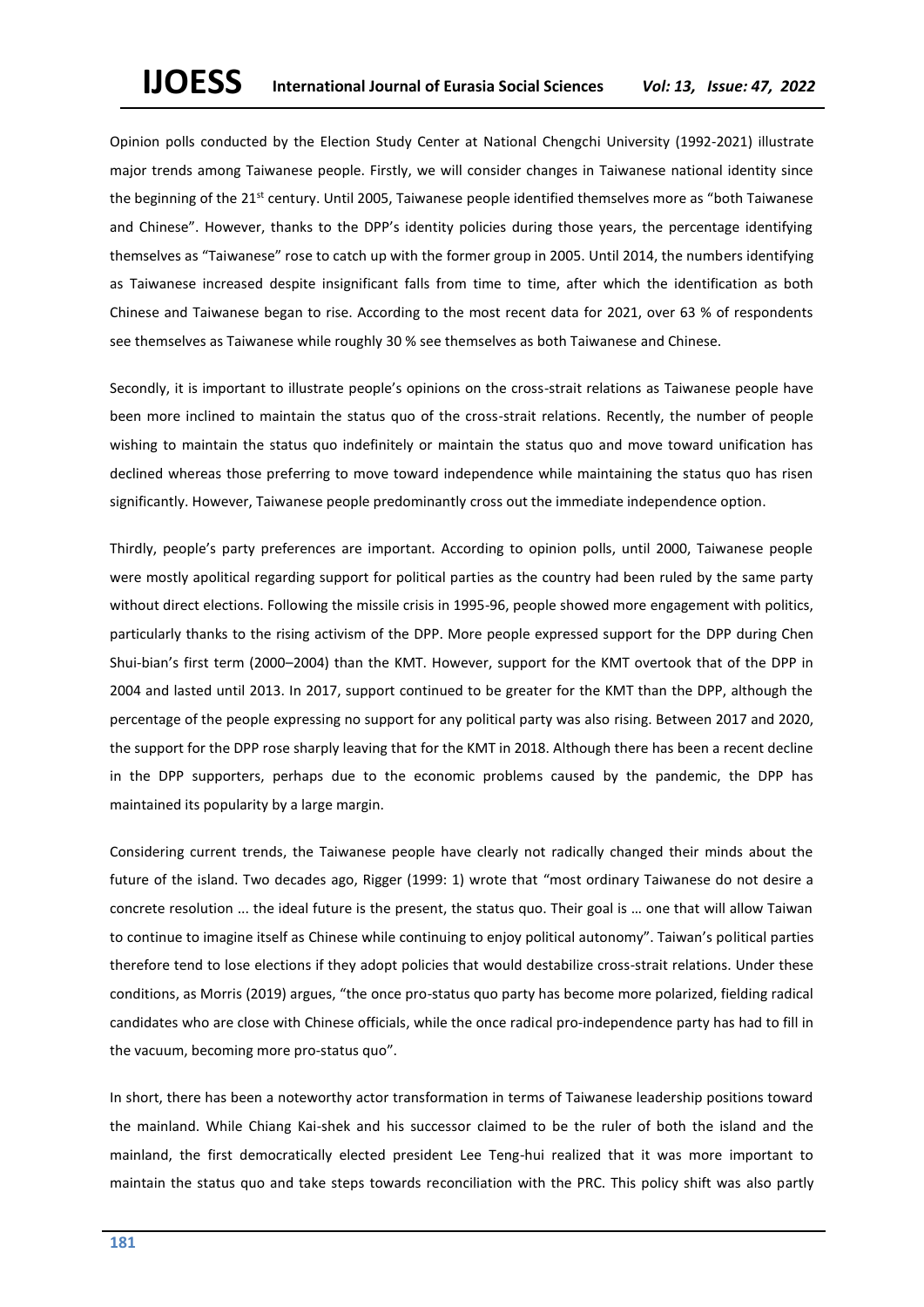influenced by China's rising positive image, which has continued since direct cross-strait links were established. Today, the effect of China's positive image can be traced in the election campaigns of Taiwan's leading parties. Despite the DPP's radical pro-independence position since 2016, the KMT has considered a proposal of a "cross-strait peace agreement" (Aspinwall 2019) and the DPP seems agreeable as long as the agreement passes a referendum. If this takes place during the new DPP administration, it will significantly transform the conflict.

#### *Transformation of Issues*

The key issues in the conflict are Taiwan's political status, cross-strait exchange, and the format of negotiations, with the first being the thorniest. According to the 1992 Consensus, the PRC and the ROC agreed that there is only One China. Ever since, however, both sides have interpreted this in their own ways. A study showed that Taiwanese people had no single correct understanding of this agreement. They either thought it implied that "Taiwan and China are two separate countries" or "ROC represents Taiwan, PRC represents the mainland, the two governments belong to the same country waiting for unification" (Wang et al. 2019). Moreover, despite this ambivalence about its meaning, an absolute majority regarded the consensus favourably. This ignorance has allowed both the DPP and the KMT administrations to manipulate public opinion. Until the current president, Tsai, Taiwanese leaders had accepted it with varying interpretations, but Tsai refuses to. This may damage her party in the next elections, given that Taiwanese citizens associate the status quo with the Consensus. Should the KMT candidate win, the new administration will probably return to the Consensus and interpret its implications in a traditional KMT way.

Cross-strait exchange has witnessed more notable transformations, particularly in the last three decades. Starting with indirect investment, followed by the exchange of goods, services, and direct investment, economic exchange across the strait has created some interdependence, which nowadays causes insecurities on the Taiwanese side. For instance, for nearly three weeks in 2014, a large group demonstrated against Ma Ying-jeou's mainland policies, claiming that Taiwan's security was under threat because it was becoming too dependent on China. The so-called Sunflower Movement was followed by a serious decline in Ma's popularity (Matsuda 2015) and KMT lost the presidential elections of 2016. Cross-strait economic exchange, however, is critical for Taiwan as the mainland is the leading importer of Taiwanese goods (Trading Economics).

The flow of humans, capital, and goods has intensified not only material but sociocultural exchange. That is, information carried across the strait by people, books, movies, songs, and other transporters has transformed the other side's public opinion and social environment. Prior to Taiwan's 2016 presidential elections, there were nearly 42,000 Chinese students enrolled in Taiwanese higher education institutes, although this fell to around 30,000 in 2018 (Mainland Affairs Council 2019). The Chinese leadership has adopted a policy to attract Taiwanese students to the mainland while preventing Chinese students from going to the island. In this sense, Leung and Sharma argue that the PRC administration provides Taiwanese students with equal rights and opportunities with their Chinese peers, such as scholarships, the same admission procedures, and future job opportunities. Moreover, only the most successful school graduates used to be admitted to Chinese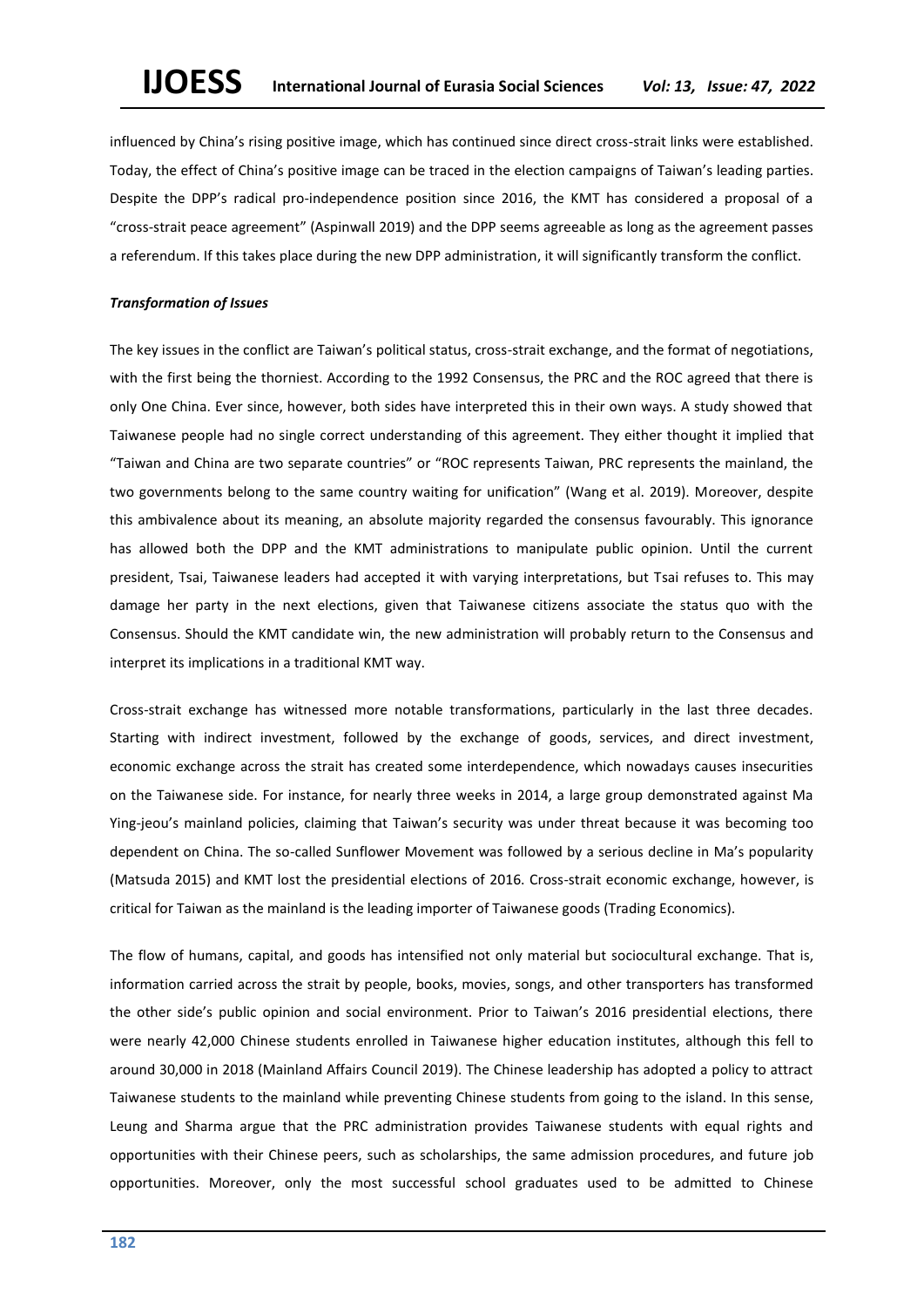universities before. However, since 2017, all Taiwanese applicants have been assessed on the same basis as mainland candidates, which has encouraged more Taiwanese students to join the brain drain across the strait (Leung and Sharma 2018).

China is also interested in attracting academics and professionals in various fields from Taiwan to the mainland in order to establish and enhance ties. Several tempting measures have been introduced to keep Taiwanese citizens in China, including residence permits. These steps have created serious concerns in Taiwan, which regards this brain drain as a threat to Taiwan's economy and its sustainable development (Chen-ju 2018). Similarly, the PRC is also concerned that Chinese students educated in Taiwan will change their worldview in favour of democracy and freedom, and possibly become unwilling to return to China. Moreover, by sharing their experiences in Taiwan, they can cause trouble for China's authoritarian political system (The Economist 2019).

The third key unresolved issue between the two sides is the format of negotiations despite years of cross-strait talks between ARATS and SEF. However, there have been success stories. During Ma's presidency, the two bodies managed to sign 23 agreements aimed at facilitating cooperation in a number of areas, such as "transportation, tourism, judicial assistance, trade, investment and safety" (Chen and Cohen 2019: 5). Normalization of relations peaked in 2015 in the first and only meeting since 1945 of the two countries' leaders. Although the meeting between Xi Jinping of the PRC and Ma Ying-jeou of Taiwan was seemingly more "symbolism, not substance" (Huang 2015), one should acknowledge the importance of this encounter because it showed that high-level talks are possible if both sides are willing to reconcile and compromise. However, the DPP's pro-independence stance and Xi's renewed pro-military discourse minimized the chances of official talks. The PRC still refuses to recognize Taiwan as a country and accept a government-to-government format in negotiations. In response, no Taiwanese administration is willing to join direct talks.

# *Transformation of Individuals*

Other than politicians and opinion leaders, tourists, exchange students, academics and educators are those most likely to be influenced by cross-strait exchange. They therefore have considerable transformative power, which can operate in two directions. First, their way of thinking can be transformed through deliberate efforts, such as training, info-sessions, public media coverage, and negotiations for high-level leaders. A change of leadership may also contribute to the peace process if the new leaders are more eager to make peaceful decisions. Second, transformation may occur as a natural process without purposeful interventions through mutual interactions and exchanges.

The PRC citizens have long been exposed to state propaganda that distorts their views about Taiwan and Taiwanese people while Taiwanese people have been told various stories about the history and the ownership of Chinese territory. However, once the travel ban was abolished between Taiwan and the mainland, millions of people got a chance to visit the other side and see the reality. Thus, cross-strait tourism may promote future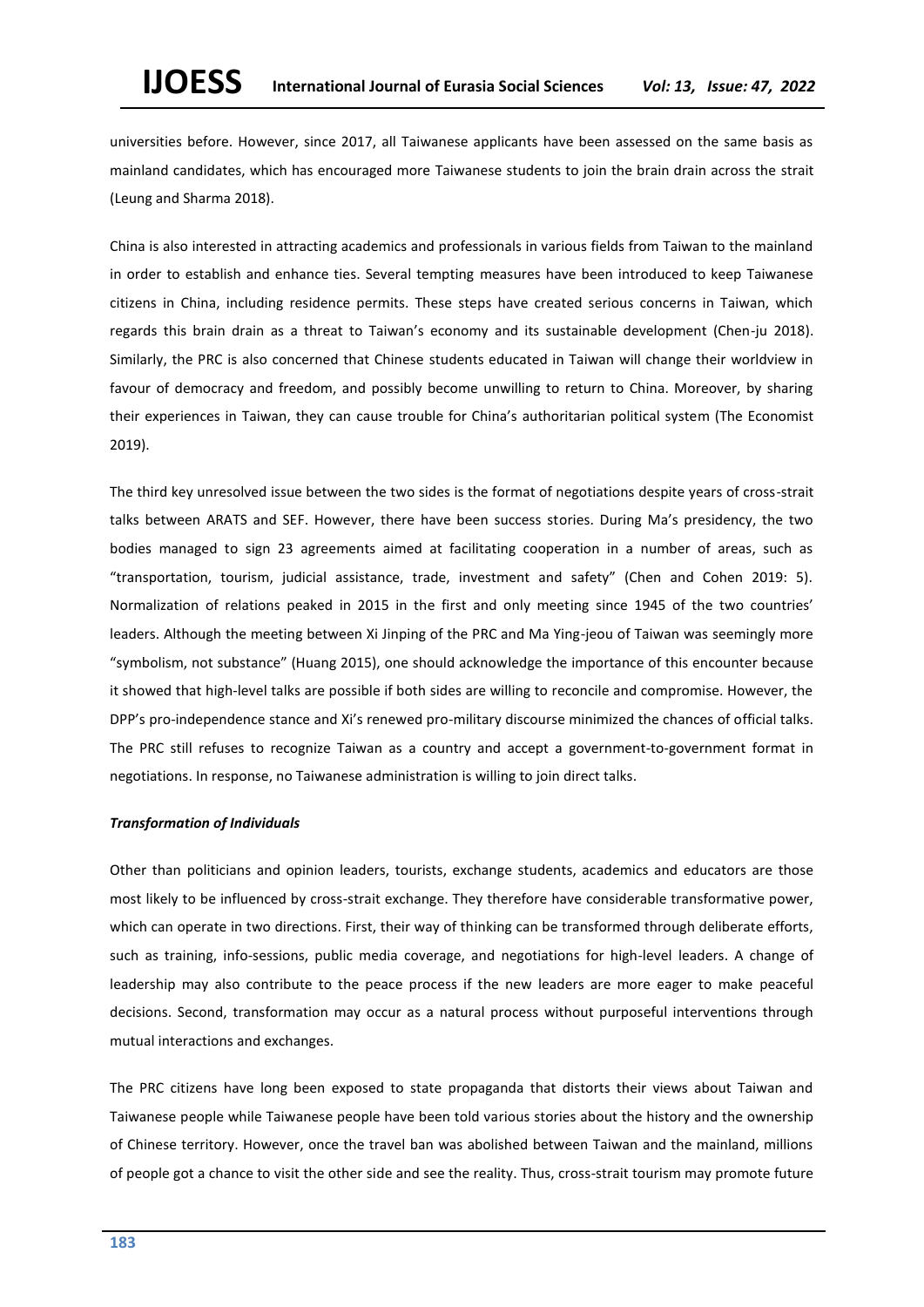reconciliation through the recognition of the cultural similarity of the two sides. Moreover, touristic exchanges are expected to correct misconceptions and transform mind-sets among both Chinese and Taiwanese people (Guo et al. 2006). For example, Pan, Wu and Chang (2018: 28) reported that "compared with Chinese citizens who have never visited Taiwan, tourists visiting for the first time are more likely to favour peaceful negotiation and a slow pace of change as a way of resolving the cross-strait confrontation".

Although tourists make up the largest group of people who experience individual transformations, Chinese students in Taiwan and Taiwanese students in China are also subject to changes of perception. Taiwanese students may become more resistant to the unification option after studying in China due to continued authoritarian rule. However, their image of the enemy across the strait also evolves to recognize a consanguineous society that gave them an affordable and quality education. Needless to say, Chinese students in Taiwan are more prone to changes in attitudes as they spend a few years in a modern democracy that offers equality, liberty, and other inalienable human rights. Whether Taiwanese or Chinese, these students' individual transformations will play an important role as they become future decision-makers at different levels.

Along with their influence on students, academicians and teachers are also likely to contribute to the transformation of the conflict as they attain more opportunities to learn about the other side through intensified cross-strait exchange. Academic research published by insiders on the conflicting societies across the strait can help them increase mutual understanding and eliminate misconceptions embedded in third-party approaches. Moreover, educators can perform as "transformative intellectuals" by shaping individuals' worldviews and collective memories (Hung 2018: 179-180).

#### **DISCUSSION and CONCLUSION**

Conflict is not an unchangeable state but dynamic process that undergoes various transformations. This process is neither unidirectional from war to peace or vice versa. Like any type of interaction, it can witness numerous transformations, both positive and negative. A careful analysis of these transformations can enable peace researchers and practitioners to understand the nature of the conflict in order to develop a comprehensive strategy to achieve reconciliation.

A constructivist approach to conflict transformation rejects the myth about the constant endurance of enmity between the parties to a conflict. The recognition that the identities and interests of actors can change over time radically changes our approach to conflict. Similarly, as actors' identities and interests change, their attitudes towards the other side also change. This can lead to significant transformations in the course of the conflict.

As demonstrated in this article, there are many factors that change the attitudes of the conflict parties. These include transformations in the internal dynamics of the entities forming the parties, between the parties, or in a larger framework, that is, in the regional and global context. Examining the changes discussed in this article allows us to understand conflict as a constantly evolving process of transformation rather than a static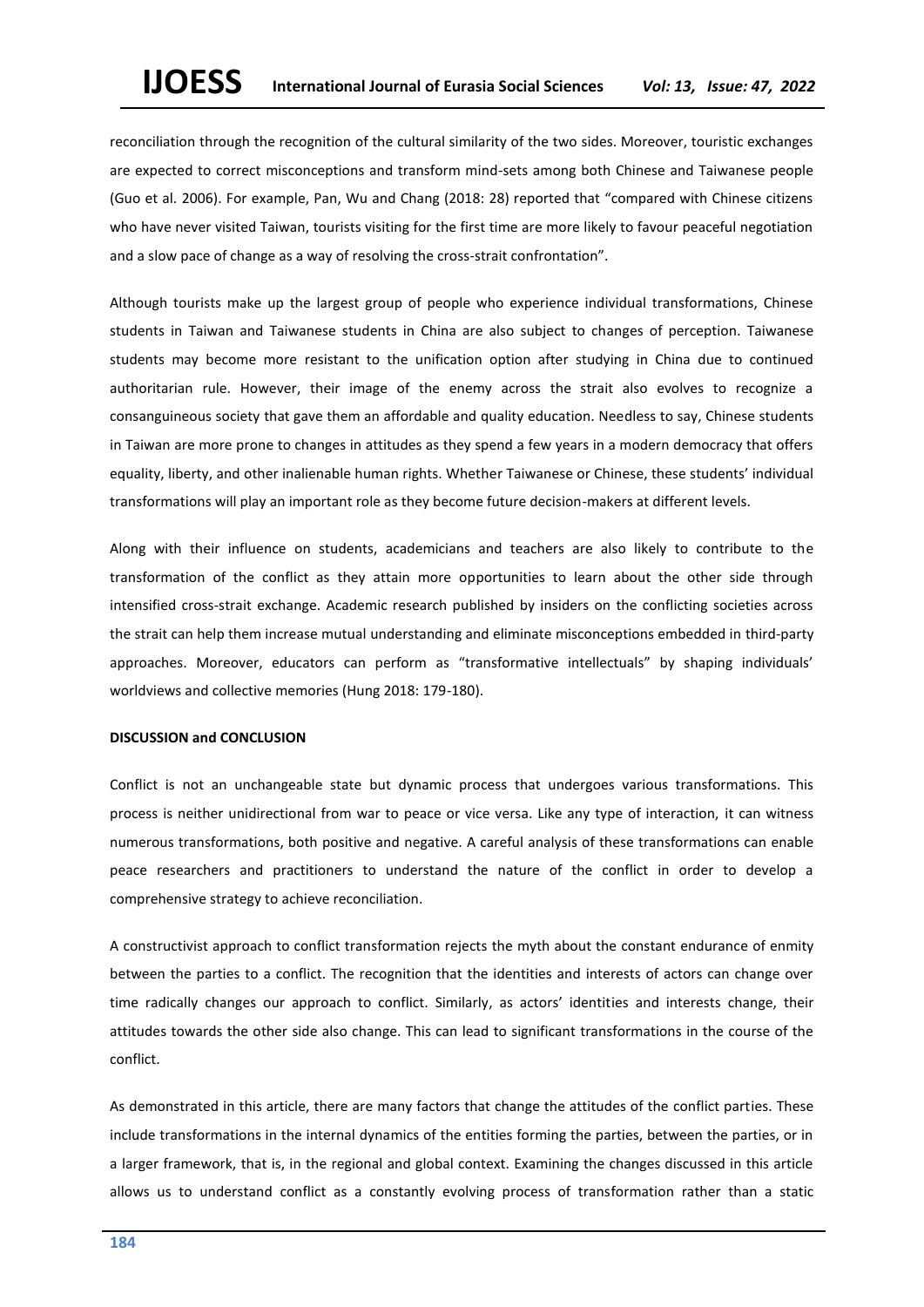situation. Another consequence of this approach is to eliminate the long-standing gap between the disciplines of International Relations and PS by enabling the students of each discipline to benefit from rather than ignore each other's contributions.

This study brought together insights from IR and PS under one framework and applied to the conflict between the PRC and Taiwan. The analysis shows that the conflict over the island has ebbed and flowed, turning into belligerence at times. Nevertheless, cross-strait relations, overall, have reached a point where people can travel across the strait to visit, study, work, or invest in businesses in the territory of a historical enemy. This interaction between the parties is not limited to individuals. As illustrated, several initiatives such as the Mini Three Links, have created postal, transportation, and trade relations. Furthermore, the parties have established bodies to regulate semi-official and official relations. Despite a recent deterioration in relations, most of these achievements have been preserved.

#### **RECOMMENDATIONS**

The current situation of the conflict, with serious disagreements on crucial issues, is still far from being settled. Moreover, the changing global context and the new and more aggressive phase that the US-PRC relations have entered has the potential to deteriorate the achievements of the previous years on the way to solving the conflict between the PRC-ROC. However, as this paper claims, conflict is a dynamic process that undergoes various transformations both positive and negative. Therefore, the parties to the conflict should abstain from realizing the issue as a constant endurance of enmity and be open to negotiations. They have already achieved progress as some issues that were previously regarded as non-negotiable are put on the table. In this regard the negotiations between the PRC and ROC should proceed further without interruption and regarded as an opportunity to create an atmosphere of trust between the two states.

On the other hand, the absence of international effort for the peaceful resolution of the conflict creates a risk of escalation at any time. The recognition of the PRC's sovereignty over Taiwan by the international community and the former's permanent member status and veto power in the UNSC have so far resulted in the exclusion of the issue from UN agenda. Therefore, an early warning mechanism, which is necessary to prevent any escalation turning into a large-scale warfare, is absent at the moment. Moreover, the international community should exert pressure on both sides to refrain the from actions and rhetoric that would undermine positive transformations achieved so far.

As it has already been noted, conflict is a dynamic phenomenon accompanied by numerous ebbs and flows without any regularities. Therefore, while conducting a study in conflicts, the researcher is recommended to abstain from making predictions. Rather than that, the positive developments that have occurred in the conflict should be taken as point of reference when designing peace building efforts. In the same vein, it should be understood that this paper does not claim that positive transformations depicted throughout the paper suggest that a peaceful resolution of the conflict is possible in the near future. Instead, it disagrees with the doomsday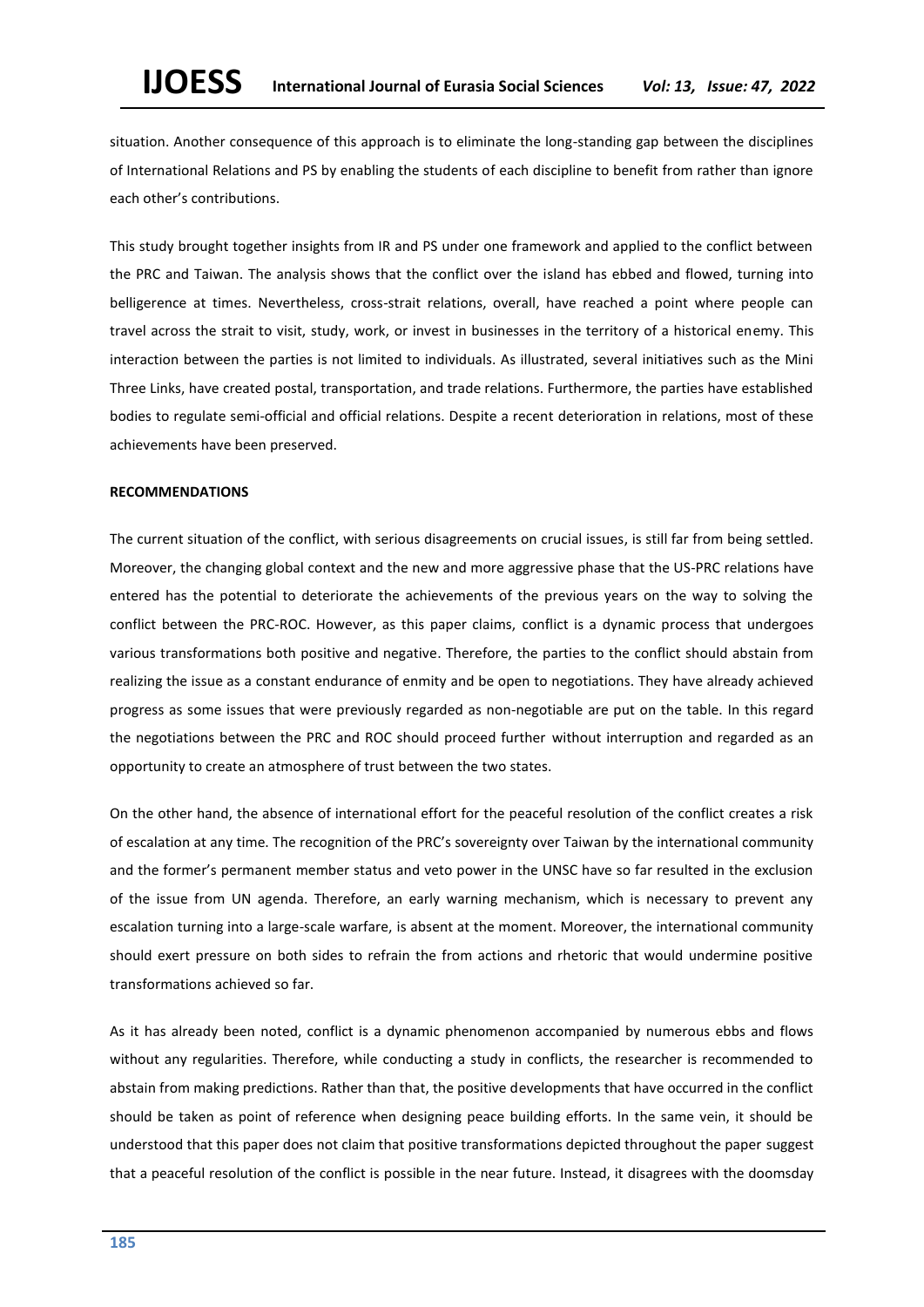scenarios, and call into the question the view that Taiwan conflict has come to a deadlock and no progress is possible.

#### **ETHICAL TEXT**

In this article, the journal writing rules, publication principles, research and publication ethics, and journal ethical rules were followed. The responsibility belongs to the authors for any violations that may arise regarding the article.

**Authors' Contribution Rate Statement:** The first author's contribution rate is 50% and the second author's contribution rate is 50%.

# **REFERENCES**

- American Institute in Taiwan. (2021). Taiwan Relations Act. [https://www.ait.org.tw/our-relationship/policy](https://www.ait.org.tw/our-relationship/policy-history/key-u-s-foreign-policy-documents-region/taiwan-relations-act/)[history/key-u-s-foreign-policy-documents-region/taiwan-relations-act/](https://www.ait.org.tw/our-relationship/policy-history/key-u-s-foreign-policy-documents-region/taiwan-relations-act/) (Access date: 25 April 2021)
- Aspinwall, N. (2021). KMT's Cross-Strait Peace Treaty Idea Sparks Controversy in Taiwan. <https://thediplomat.com/2019/03/kmts-cross-strait-peace-treaty-idea-sparks-controversy-in-taiwan/> (Access date: 21 July 2021)
- BBC. (2021). Historic Taiwan-China Trade Deal Takes Effect. [https://www.bbc.com/news/world-asia-pacific-](https://www.bbc.com/news/world-asia-pacific-11275274)[11275274](https://www.bbc.com/news/world-asia-pacific-11275274) (Access date: 4 May 2021)
- BBC. (2021). International Flashpoint? I'm on My Way. [http://news.bbc.co.uk/2/hi/uk\\_news/3210293.stm](http://news.bbc.co.uk/2/hi/uk_news/3210293.stm) (Access date: 18 April 2021)
- Beckershoff, A. (2014). The KMT–CCP Forum: Securing Consent for Cross-Strait Rapprochement. *Journal of Current Chinese Affairs,* 43(1), 213–241
- Boutros-Ghali, B. (1992). An Agenda for Peace: Preventive Diplomacy, Peacemaking and Peace-keeping. *International Relations,* 11(3), 201-218. <https://doi.org/10.1177/004711789201100302>
- Burchill, S., Andrew L. (2013). Introduction. in Scott Burchill and Andrew Linklater (Eds.), Theories of International Relations, London. Palgrave Macmillan (pp. 1-31)
- Bush, Richard C. (2016). US Policy Toward Taiwan. *Asian Education and Development Studies*, 5(3), 266–277
- Chen-ju, L. (2021). Why Are Taiwanese Students Choosing China for University?. [https://www.taiwangazette.org/news/2018/11/18/why-are-taiwanese-students-choosing-china-for](https://www.taiwangazette.org/news/2018/11/18/why-are-taiwanese-students-choosing-china-for-university)[university](https://www.taiwangazette.org/news/2018/11/18/why-are-taiwanese-students-choosing-china-for-university) (Access date: 20 May 2021)
- Chen, C. (2010). Role of Tourism in Connecting Taiwan and China: Assessing Tourists' Perceptions of the Kinmen–Xiamen Links. *Tourism Management,* 31, 421–424. <https://doi.org/10.1016/j.tourman.2009.04.010>
- Chen, D. P. (2019). The Trump Administration's One‐China Policy: Tilting toward Taiwan in an Era of U.S.‐PRC Rivalry?. *Asian Politics & Polity,* 11(2), 250–278. <https://doi.org/10.1111/aspp.12455>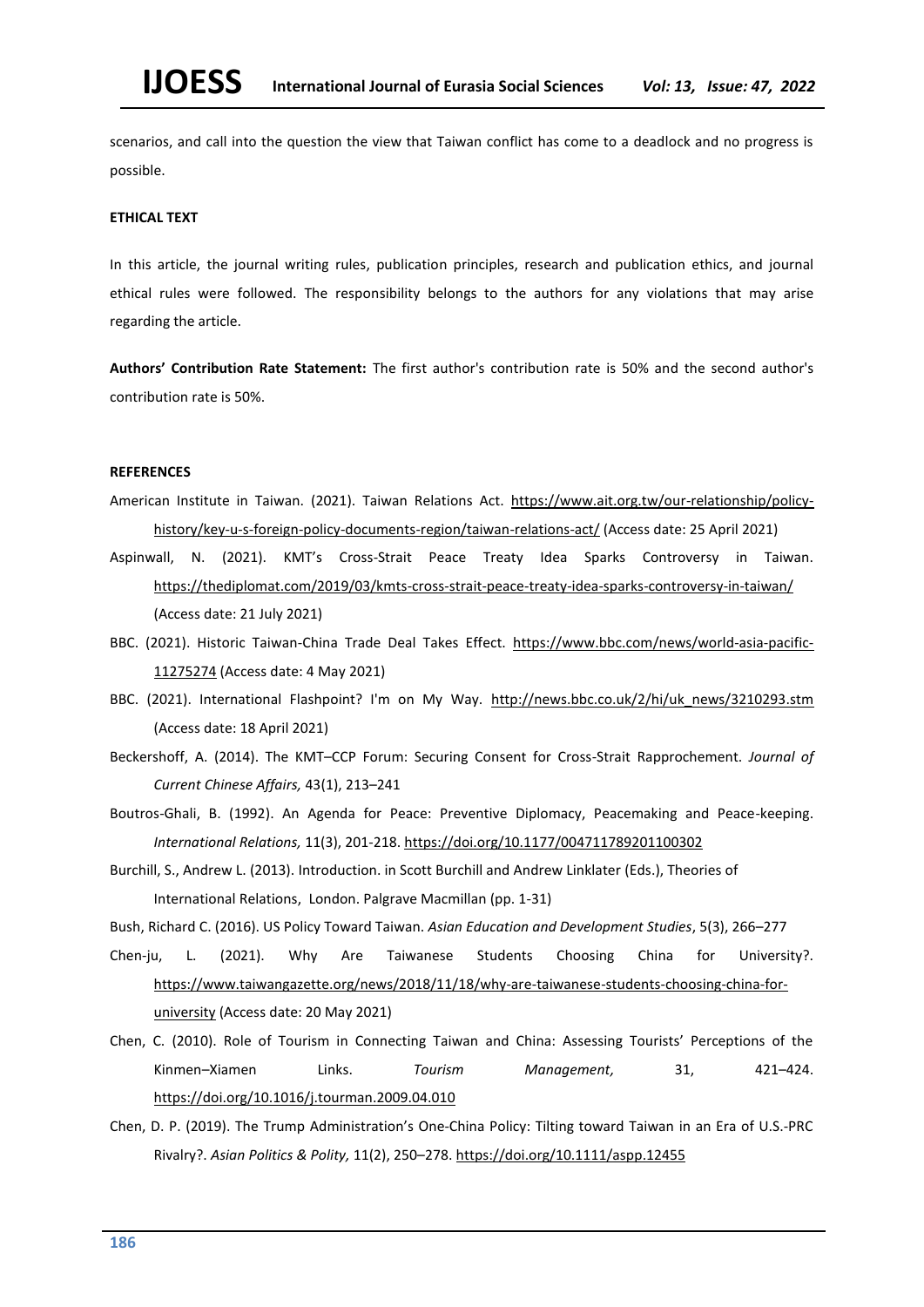- Chen, K., Yu-Shan, W. (2017). Power Position and Taiwan Policy: How Beijing Responds to Taipei's Stimuli during the Jiang Zemin and Hu Jintao Period. *Journal of Contemporary East Asia Studies*, 6(2), 132–152. <https://doi.org/10.1080/24761028.2017.1391620>
- Chen, P.-K., Kastner, S. L., & Reed, W. L. (2017). A Farewell to Arms?: US Security Relations with Taiwan and the Prospects for Stability in the Taiwan Strait. In L. Dittmer (Ed.), *Taiwan and China: Fitful Embrace* (1st ed., pp. 221–238). California: University of California Press.
- Chen, Y., Jerome A. C.. (2019). China-Taiwan Relations Re-Examined: The 1992 Consensus and Cross-Strait Agreements. *University of Pennsylvania Asian Law Review,* 14(1), 1–40.
- Chow, P. C. Y. (2009). The Impact of the Financial Tsunami on Taiwan's Economy. In B. Wakefield (Eds.), *Taiwan and the Global Economic Storm* (pp. 5-12). Washington, D.C.. Woodrow Wilson International Center for Scholars.
- Christensen, T. J. (2002). The Contemporary Security Dilemma: Deterring a Taiwan Conflict, *The Washington Quarterly*, 25(4), 5–21.
- Copper, J. F. (1997). The Origins of Conflict across the Taiwan Strait: The Problem of Differences in Perceptions, *Journal of Contemporary China*, 6(15), 199–227.
- Crookes, P. I. (2016). The Political and Security Nexus of the Taiwan Strait and China's New Military Capabilities, *The RUSI Journal*, 161(2), 48–55.
- Election Study Center National Chengchi University (2021). Party Preferences (1992/06~2021/06). <https://esc.nccu.edu.tw/PageDoc/Detail?fid=7802&id=6964>(Access date: 20 July 2021).
- Election Study Center National Chengchi University. (2021). Taiwan Independence vs. Unification with the Mainland (1994/12~2021/06)<https://esc.nccu.edu.tw/PageDoc/Detail?fid=7800&id=6961>(Access date: 20 July 2021).
- Fierke, K. M. (2013). Constructivism. In T. Dunne, M. Kurki, S. Smith. (Eds.), *International Relations Theory: Discipline and Diversity Oxford* (pp. 187-204). Oxford University Press.
- Fravel, M. T. (2007) Securing Borders: China's Doctrine and Force Structure for Frontier Defense, *Journal of Strategic Studies*, 30 (4-5), 705–737.
- Friedman, E. (2007). China's Changing Taiwan Policy. *American Journal of Chinese Studies*, 14(2), 119–134.
- Friedman, E. (2013). China's Ambitions, America's Interests, Taiwan's Destiny, and Asia's Future. *Asian Survey*, 53(2), 225–244.
- Galtung, J. (1996). *Peace by Peaceful Means: Peace and Conflict, Development and Civilization*. London. SAGE Publications.
- Gregson, C., Hsiao, R., Young, S. (2021). How the Biden Administration Can Support Taiwan. <https://thediplomat.com/2021/04/how-the-biden-administration-can-support-taiwan/> (Access date: 5 May 2021).
- Guo, Y., Kim, S.S., Timothy, D.J., Wang, K. (2006) . Tourism and Reconciliation between Mainland China and Taiwan. Tourism Management 27, 997–1005. <https://doi.org/10.1016/j.tourman.2005.08.001>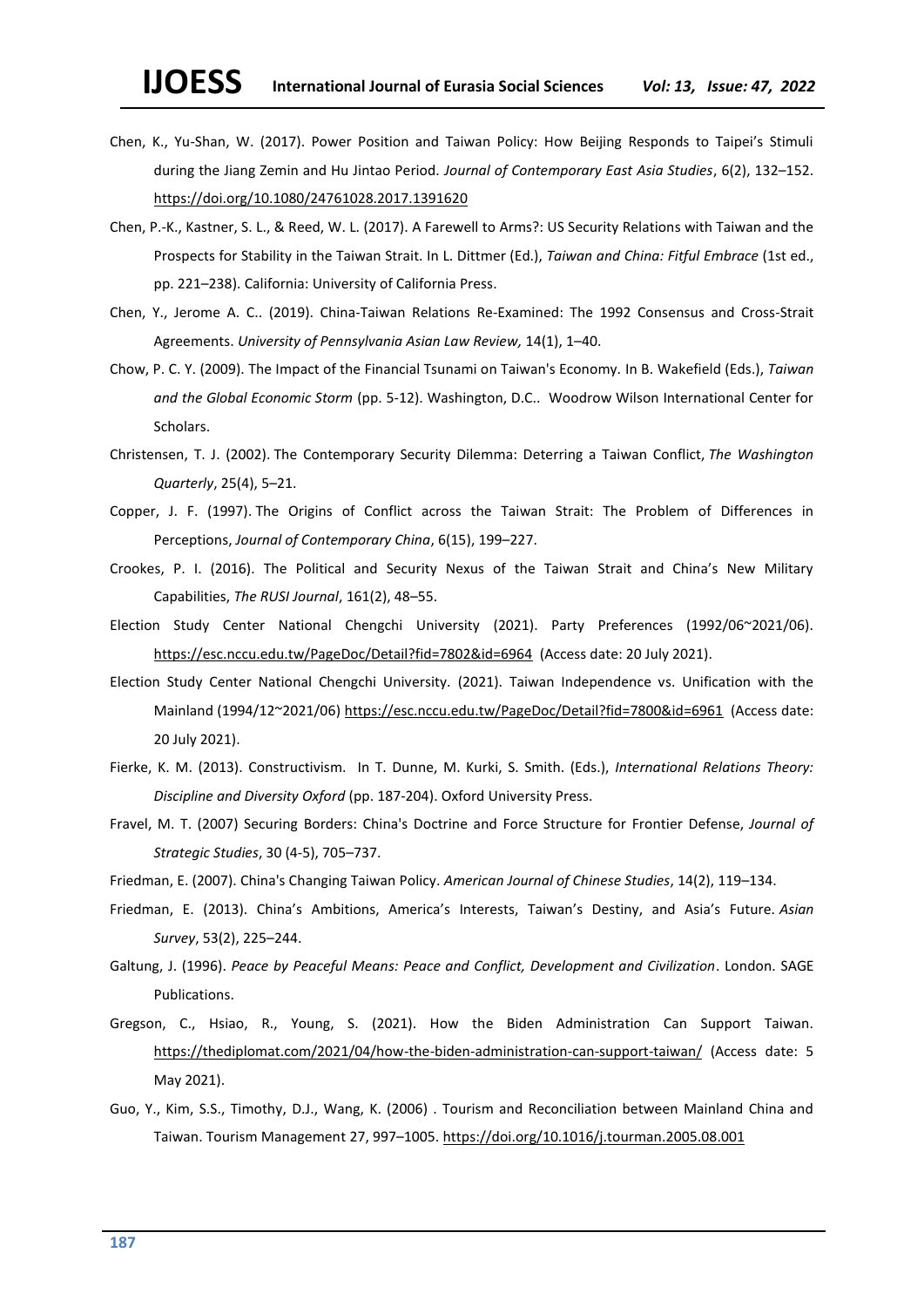# **IJOESS International Journal of Eurasia Social Sciences** *Vol: 13, Issue: 47, 2022*

- Huang, C. (2021) Xi-Ma Summit Remains More Symbolism than Substance. <https://www.scmp.com/news/article/1876566/xi-ma-summit-remains-more-symbolism-substance> (Access date: 18 June 2021).
- Huang, M. C., Soong, J. (2016). The Political Economy of ECFA Impact between China-Taiwan and the ASEAN States: Opportunity and Challenges. *The Chinese Economy*, 49(6), 429–441. <https://doi.org/10.1080/10971475.2016.1207968>
- Huang, W. (2015). The Role of the KMT in the Ma Ying-Jeou Administration's Mainland Policy Making: A Case Study of the KMT-CPC Platform. *Journal of Contemporary East Asia Studies,* 4(2), 93–118. <https://doi.org/10.1080/24761028.2015.11869086>
- Hung, C. (2018). Educators as Transformative Intellectuals: Taiwanese Teacher Activism during the National Curriculum Controversy. *Curriculum Inquiry*, 48(2), 167–183. <https://doi.org/10.1080/03626784.2018.1435973>

Kahn, C. H. (2001). *The Art and Thought of Heraclitus*. Cambridge. Cambridge University Press.

- Karim, M. A. (2010). The Vexed Taiwan Issue and Its Implications*, Korean Journal of Defense Analysis*, 22(3), 371–385.
- Kastner, S. L. (2015). Is the Taiwan Strait Still a Flash Point? Rethinking the Prospects for Armed Conflict between China and Taiwan. *International Security*, 40(3), 54–92.
- Kelman, H. C. (1981). Reflections on the History and Status of Peace Research. *Conflict Management and Peace Science,* 5(2), 95-110. <https://doi.org/10.1177/073889428100500202>
- Larus, E. F., Wu, J. (2010). Taiwan's Reaction to the Global Financial Crisis. Washington, D.C.: *APSA 2010 Annual Meeting.*
- Lee, S. (2011). The Defining Divide: Cross-Strait Relations and US, Taiwan, China Strategic Dynamics. *Security Challenges*, 7(1), 79–89.
- Leung, M., Sharma, Y. (2018). China's Equal Status Policy Causes Taiwan Brain Drain. <https://www.universityworldnews.com/post.php?story=20180301165622684> (Access date: 19 May 2021).
- Li, L., Willett, T.D., Zhang, N. (2012). The Effects of the Global Financial Crisis on China's Financial Market and Macroeconomy. *Economics Research International* 2012, 1-6. <https://doi.org/10.1155/2012/961694>
- Mainland Affairs Council. Mainland Chinese students in Taiwan. [https://www.mac.gov.tw/en/News\\_Content.aspx?n=CA7B5FA9C0EC7005&sms=D645444CA321A4FA&s](https://www.mac.gov.tw/en/News_Content.aspx?n=CA7B5FA9C0EC7005&sms=D645444CA321A4FA&s=54D121541C911FB1) [=54D121541C911FB1](https://www.mac.gov.tw/en/News_Content.aspx?n=CA7B5FA9C0EC7005&sms=D645444CA321A4FA&s=54D121541C911FB1) (Access date: 18 May 2021).
- Matsuda, Y. (2015). Cross-Strait Relations under the Ma Ying-jeou Administration: From Economic to Political Dependence. *Journal of Contemporary East Asia Studies*, 4(2), 3–35. <https://doi.org/10.1080/24761028.2015.11869083>
- Miall, H. (2004). Conflict Transformation: A Multi-dimensional Task. In A. Alex, M. Fischer, N. Ropers (Eds.), *Transforming Ethnopolitical Conflict* (pp. 67-89). Wiesbaden. VS Verlag für Sozialwissenschaften.
- Morris, J. X. (2019) Taiwan's Topsy-Turvy Cross-Strait Politics. [https://thediplomat.com/2019/05/taiwans](https://thediplomat.com/2019/05/taiwans-topsy-turvy-cross-strait-politics/)[topsy-turvy-cross-strait-politics/](https://thediplomat.com/2019/05/taiwans-topsy-turvy-cross-strait-politics/) (Access date: 21 July 2021).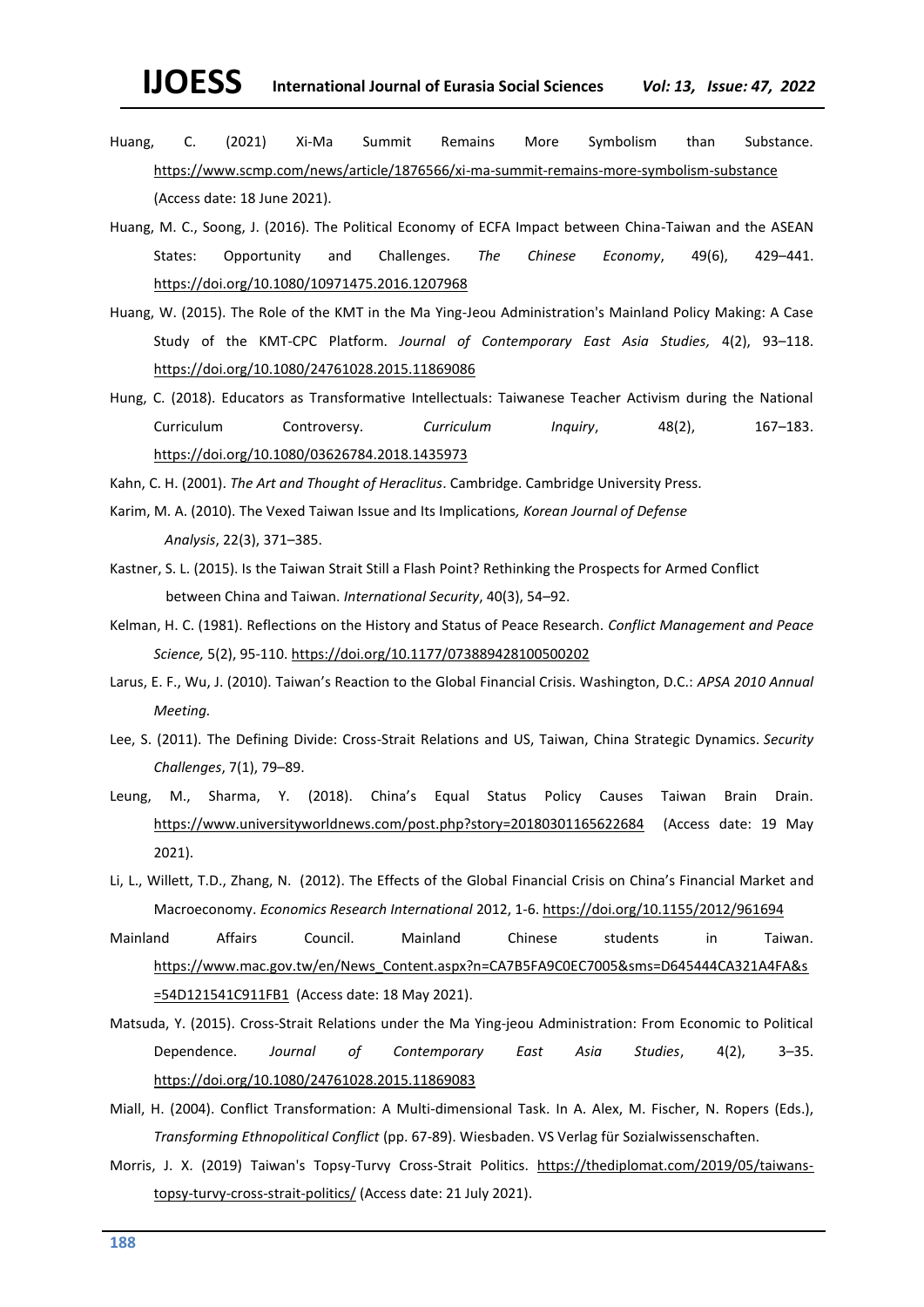- Onuf, N. G. (1989). *World of Our Making: Rules and Rule in Social Theory and International Relations*. Columbia. University of South Carolina Press.
- Pan, H., Wu, W., Chang, Y. (2018). Does Cross-Strait Tourism Induce Peace? Evidence from Survey Data on Chinese Tourists and Non-Tourists. *International Relations of the Asia-Pacific*, 20 (1), 149-181. <https://doi.org/10.1093/irap/lcy016>
- Reuters. (2021). China offers vaccines to Taiwan to fight COVID-19. [https://www.reuters.com/business/healthcare-pharmaceuticals/china-offers-vaccines-medical-experts](https://www.reuters.com/business/healthcare-pharmaceuticals/china-offers-vaccines-medical-experts-taiwan-fight-covid-2021-05-24)[taiwan-fight-covid-2021-05-24](https://www.reuters.com/business/healthcare-pharmaceuticals/china-offers-vaccines-medical-experts-taiwan-fight-covid-2021-05-24) (Access date: 20 September 2021).
- Richmond, O. P. (2008). *Peace in International Relations*. London. Routledge
- Rigger, S. (1999). The Evolution of the DPP and KMT's Policies of the National Identity Issue. Duke University. Conference on War and Peace in the Taiwan Strait.
- Robinson, T. W. (1996). America in Taiwan's Post Cold-War Foreign Relations. *The China Quarterly,* 148(Special Issue: Contemporary Taiwan), 1340–1361. <https://doi.org/10.1017/S0305741000050657>
- Ross, R. S. (2006). Explaining Taiwan's Revisionist Diplomacy, *Journal of Contemporary China*, 15(48), 443–458.
- Ryan, S. (2007). *The Transformation of Violent Intercommunal Conflict*. Hampshire. Ashgate Publishing Limited.
- Straits Exchange Foundation. History. <http://www.sef.org.tw/ct.asp?xItem=48843&CtNode=3987&mp=300> (Access date: 27 May 2021).
- Tenembaum, Yoav J. Kissinger's Visit, 40 Years on. [https://thediplomat.com/2011/07/kissingers-visit-40-years](https://thediplomat.com/2011/07/kissingers-visit-40-years-on/)[on/](https://thediplomat.com/2011/07/kissingers-visit-40-years-on/) (Access date: 23 July 2021).
- The Economist. (2019). China Worries about How Study in Taiwan Might Affect Its Students. [https://www.economist.com/china/2019/05/11/china-worries-about-how-study-in-taiwan-might](https://www.economist.com/china/2019/05/11/china-worries-about-how-study-in-taiwan-might-affect-its-students)[affect-its-students](https://www.economist.com/china/2019/05/11/china-worries-about-how-study-in-taiwan-might-affect-its-students) (Access date: 21 May 2021).
- The New York Times. (2008). Direct Flights between China and Taiwan Start. [https://www.nytimes.com/2008/07/04/business/worldbusiness/04iht-](https://www.nytimes.com/2008/07/04/business/worldbusiness/04iht-04fly.14224270.html?mtrref=www.google.com)[04fly.14224270.html?mtrref=www.google.com](https://www.nytimes.com/2008/07/04/business/worldbusiness/04iht-04fly.14224270.html?mtrref=www.google.com) (Access date: 29 May 2021).
- Trading Economics. Taiwan Exports. <https://tradingeconomics.com/taiwan/exports>(Access date: 22 July 2021).
- UN Digital Library. (1995). UNSG A/50/60: S/1995/1.<https://digitallibrary.un.org/record/168325?ln=en> (Access date: 20 April 2021).
- UN General Assembly. (1971). Twenty-Sixth Session. [https://www.un.org/ga/search/view\\_doc.asp?symbol=A/RES/2758\(XXVI\)](https://www.un.org/ga/search/view_doc.asp?symbol=A/RES/2758(XXVI)) (Access date: 22 April 2021).
- US-China Institute. (1971). Getting to Beijing: Henry Kissinger's Secret 1971 Trip. [https://china.usc.edu/getting](https://china.usc.edu/getting-beijing-henry-kissingers-secret-1971-trip)[beijing-henry-kissingers-secret-1971-trip](https://china.usc.edu/getting-beijing-henry-kissingers-secret-1971-trip) (Access date: 22 April 2021).
- Wang, A., Wu, C.K.S., Yeh, Y., Che, F., (2018). What Does The 1992 Consensus Mean to Citizens in Taiwan?. <https://thediplomat.com/2018/11/what-does-the-1992-consensus-mean-to-citizens-in-taiwan/>(Access date: 21 July 2021).